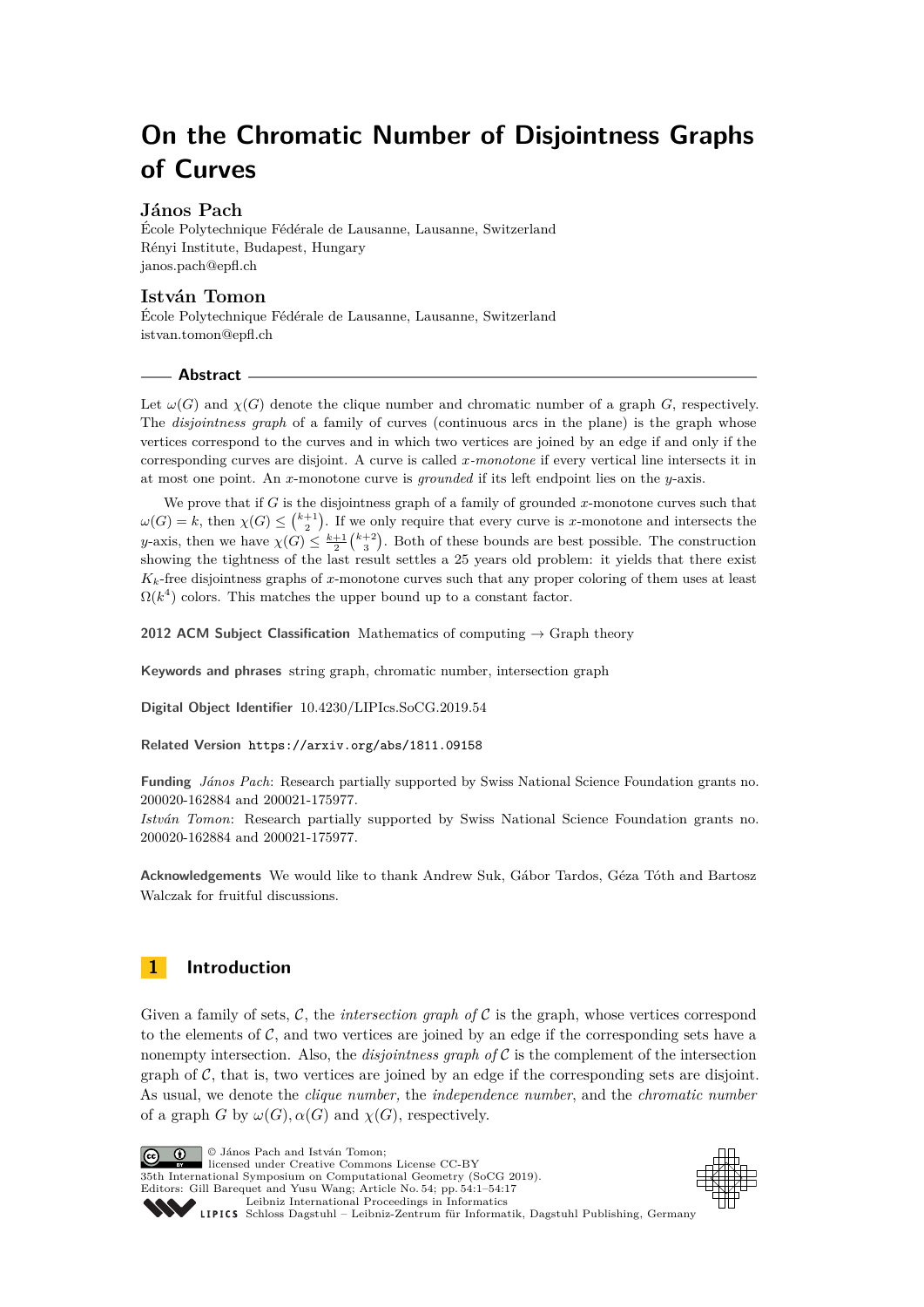## **54:2 On the Chromatic Number of Disjointness Graphs of Curves**

# **1.1 Clique number vs. chromatic number**

Computing these parameters for intersection graphs of various classes of geometric objects (segments, boxes, disks etc.) or for other geometrically defined graphs (such as visibility graphs) is a computationally hard problem and a classic topic in computational and combinatorial geometry [\[1,](#page-14-0) [5,](#page-14-1) [10,](#page-15-0) [17,](#page-15-1) [23,](#page-15-2) [24\]](#page-15-3). There are many interesting results connecting the clique number and the chromatic number of geometric intersection graphs, starting with a beautiful theorem of Asplund and Grünbaum [\[2\]](#page-14-2), which states that every intersection graph *G* of axis-parallel rectangles in the plane satisfies  $\chi(G) \leq 4(\omega(G))^2$ .

A family G of graphs is  $\chi$ -bounded if there exists a function  $f : \mathbb{Z}^+ \to \mathbb{Z}^+$  such that every  $G \in \mathcal{G}$  satisfies  $\chi(G) \leq f(\omega(G))$ . In this case, say that the function f is *χ-bounding for* G. Using this terminology, the result of Asplund and Grünbaum [\[2\]](#page-14-2) mentioned above can be rephrased as follows: The family of intersection graphs of axis-parallel rectangles in the plane is *χ*-bounded with bounding function  $f(k) = 4k^2$ . (It is conjectured that the same is true with bounding function  $f(k) = O(k)$ .) However, an ingenious construction of Burling  $[4]$  shows that the family of intersection graphs of axis-parallel boxes in  $\mathbb{R}^3$  is not *χ*-bounded. The *χ*-boundedness of intersection graphs of chords of a circle was established by Gyárfás [\[14,](#page-15-4) [15\]](#page-15-5); see also Kostochka *et al.* [\[22,](#page-15-6) [19,](#page-15-7) [20\]](#page-15-8).

Computing the chromatic number of the *disjointness graph* of a family of objects, C, is equivalent to determining the *clique cover number* of the corresponding intersection graph *G*, that is, the minimum number of cliques whose vertices together cover the vertex set of *G*. This problem can be solved in polynomial time only for some very special families (for instance, if  $\mathcal C$  consists of intervals along a line or arcs along a circle [\[13\]](#page-15-9)). On the other hand, the problem is known to be NP-complete if  $\mathcal C$  is a family of chords of a circle [\[16,](#page-15-10) [12\]](#page-15-11) or a family of unit disks in the plane [\[38,](#page-16-1) [6\]](#page-14-4), and in many other cases. There is a vast literature providing approximation algorithms or inapproximability results for the clique cover number [\[8,](#page-14-5) [9\]](#page-15-12).

# **1.2 Families of curves**

A *curve* or *string* in  $\mathbb{R}^2$  is the image of a continuous function  $\phi : [0,1] \to \mathbb{R}^d$ . A curve  $C \subset \mathbb{R}^2$ is called *x-monotone* if every vertical line intersects *C* in at most one point. Note that any convex set can be approximated arbitrarily closely by *x*-monotone curves, so the notion of *x*-monotone curve extends the notion of convex sets. We say that *C* is *grounded at the curve L* if one of the endpoints of *C* is in *L*, and this is the only intersection point of *C* and *L*. A *grounded x-monotone curve* is an *x*-monotone curve that is contained in the half-plane  ${x \geq 0}$ , and whose left endpoint lies on the vertical line  ${x = 0}$ .

It was first suggested by Erdős in the 1970s, and remained the prevailing conjecture for 40 years, that the family of intersection graphs of curves (the family of so-called "string graphs") is  $\chi$ -bounded [\[3,](#page-14-6) [21\]](#page-15-13). There were many promising facts pointing in this direction. Extending earlier results of McGuinness [\[28\]](#page-15-14), Suk [\[37\]](#page-16-2), and Lasoń *et al.* [\[27\]](#page-15-15), Rok and Walczak [\[35,](#page-16-3) [36\]](#page-16-4) proved the conjecture for *grounded* families of curves. Nevertheless, in 2014, Pawlik *et al.* [\[34\]](#page-16-5) disproved Erdős's conjecture. They managed to modify Burling's above-mentioned construction to obtain a sequence of finite families of *segments* in the plane whose intersection graphs,  $G_n$ , are triangle-free (that is,  $\omega(G_n) = 2$ ), but their chromatic numbers tend to infinity, as  $n \to \infty$ .

Recently, Pach, Tardos and Tóth [\[32\]](#page-16-6) proved that the family of *disjointness graphs* of curves in the plane is not  $\chi$ -bounded either; see also [\[30\]](#page-15-16). However, the situation is different if we restrict our attention to *x-monotone* curves. It was shown in [\[33,](#page-16-7) [26\]](#page-15-17) that the family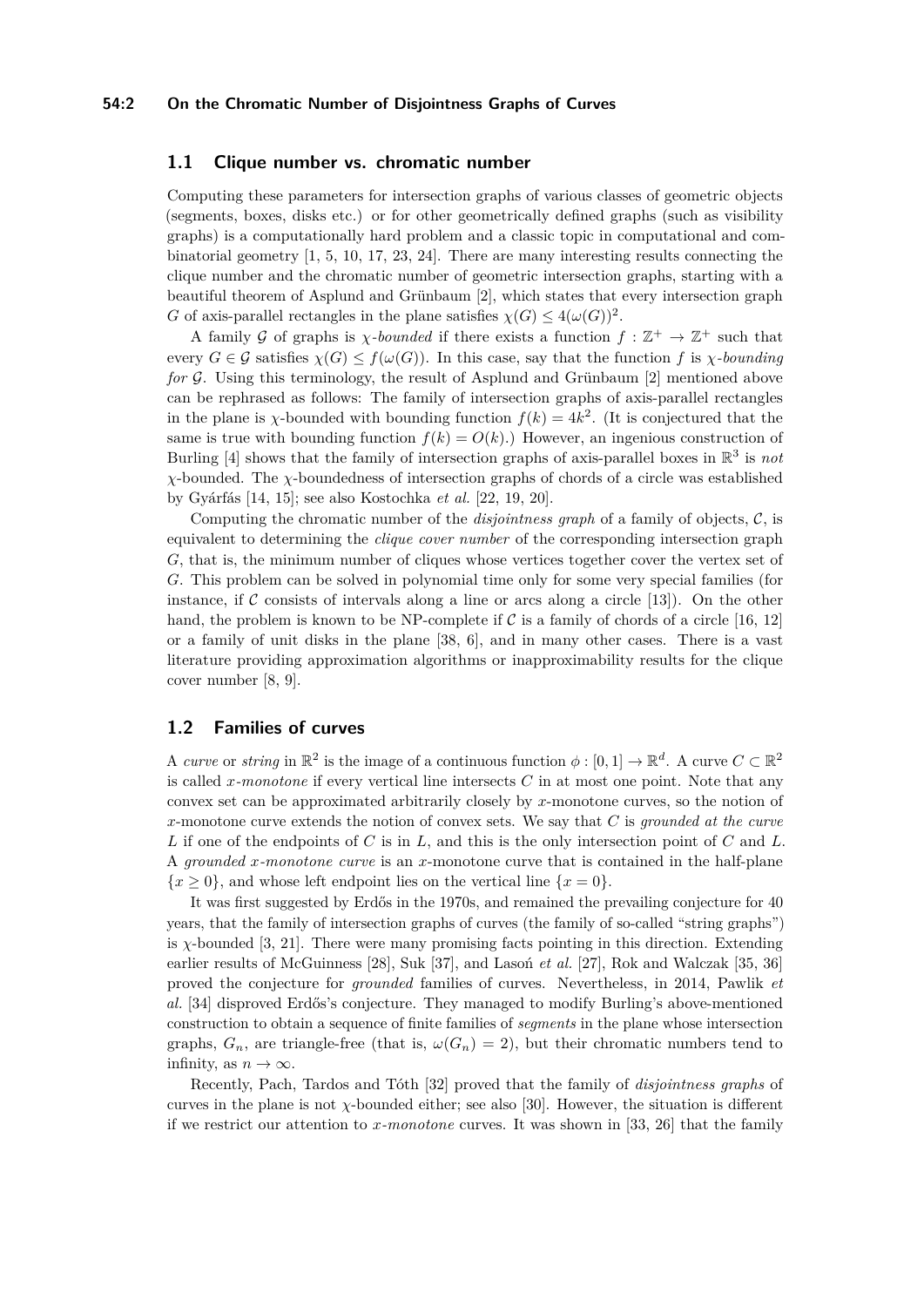of disjointness graphs of *x*-monotone curves in the plane is *χ*-bounded with a bounding function  $f(k) = k^4$ . For *grounded x-monotone* curves, the same proof provides a better bounding function:  $f(k) = k^2$ . These results proved 25 years ago were not likely to be tight. However, in spite of many efforts, no-one has managed to improve them or to show that they are optimal.

# **1.3 Our results**

The aim of the present paper is to fill this gap. We proved, much to our surprise, that the order of magnitude of the last two bounds cannot be improved. In fact, in the case of grounded *x*-monotone curves, we determined the exact value of the best bounding function for every  $k \geq 2$ . To the best of our knowledge, this is the first large family of non-perfect geometric disjointness graphs, for which one can precisely determine the best bounding function.

<span id="page-2-0"></span> $\blacktriangleright$  **Theorem 1.** Let G be the disjointness graph of a family of grounded *x*-monotone curves. *If*  $\omega(G) = k$ *, then*  $\chi(G) \leq {k+1 \choose 2}$ *.* 

<span id="page-2-1"></span>▶ **Theorem 2.** For every positive integer  $k \geq 2$ , there exists a family C of grounded x*monotone curves such that if G is the disjointness graph of*  $C$ *, then*  $\omega(G) = k$  *and*  $\chi(G) =$  $\binom{k+1}{2}$ .

It turns out that disjointness graphs of grounded *x*-monotone curves can be characterized by two total orders defined on their vertex sets that satisfy some special properties. This observation is the key idea behind the proof of the above two theorems.

The disjointness graph of any collection of *x*-monotone curves, each of which intersects a given vertical line (the *y*-axis, say), is the intersection of two disjointness graphs of grounded *x*-monotone curves. The methods used for proving Theorems [1](#page-2-0) and [2](#page-2-1) can be extended to such disjointness graphs and yield sharp bounds.

<span id="page-2-4"></span> $\triangleright$  **Theorem 3.** Let G be the disjointness graph of a family C of *x*-monotone curves such *that all elements of* C *have nonempty intersection with a vertical line l.* If  $\omega(G) = k$ , *then*  $\chi(G) \leq \frac{k+1}{2} {k+2 \choose 3}.$ 

<span id="page-2-2"></span>**► Theorem 4.** For every positive integer  $k$  > 2, there exists a family  $\mathcal{C}$  of *x*-monotone curves *such that all elements of* C *have nonempty intersection with a vertical line l, the disjointness graph G of C satisfies*  $\omega(G) = k$ *, and*  $\chi(G) = \frac{k+1}{2} {k+2 \choose 3}$ *.* 

As we have mentioned before, according to [\[33,](#page-16-7) [26\]](#page-15-17), *k* 4 is a bounding function for disjointness graphs of *any* family of *x*-monotone curves. Theorem [4](#page-2-2) implies that the order of magnitude of this bounding function is best possible. Actually, we can obtain a little more.

<span id="page-2-3"></span> $\triangleright$  **Theorem 5.** For any positive integer k, let  $f(k)$  denote the smallest m such that any  $K_{k+1}$ -free disjointness graph of *x*-monotone curves can be properly colored with *m* colors. *Then we have*

$$
\frac{k+1}{2} \binom{k+2}{3} \le f(k) \le k^2 \binom{k+1}{2}.
$$

Here the lower and upper bounds differ by a factor of less than 6, and there is some hope that one can determine the exact value of  $f(k)$ . The lower bound follows directly from Theorem [4.](#page-2-2)

Our paper is organized as follows. In Section [2,](#page-3-0) we prove Theorem [1](#page-2-0) and the upper bound in Theorem [5.](#page-2-3) The existence of the graphs satisfying Theorem [2](#page-2-1) is proved in Section [3,](#page-5-0) using probabilistic techniques. The proofs of Theorems [3](#page-2-4) and [4](#page-2-2) are presented in Sections [4](#page-10-0) and [5,](#page-12-0) respectively. The last section contains open problems and concluding remarks.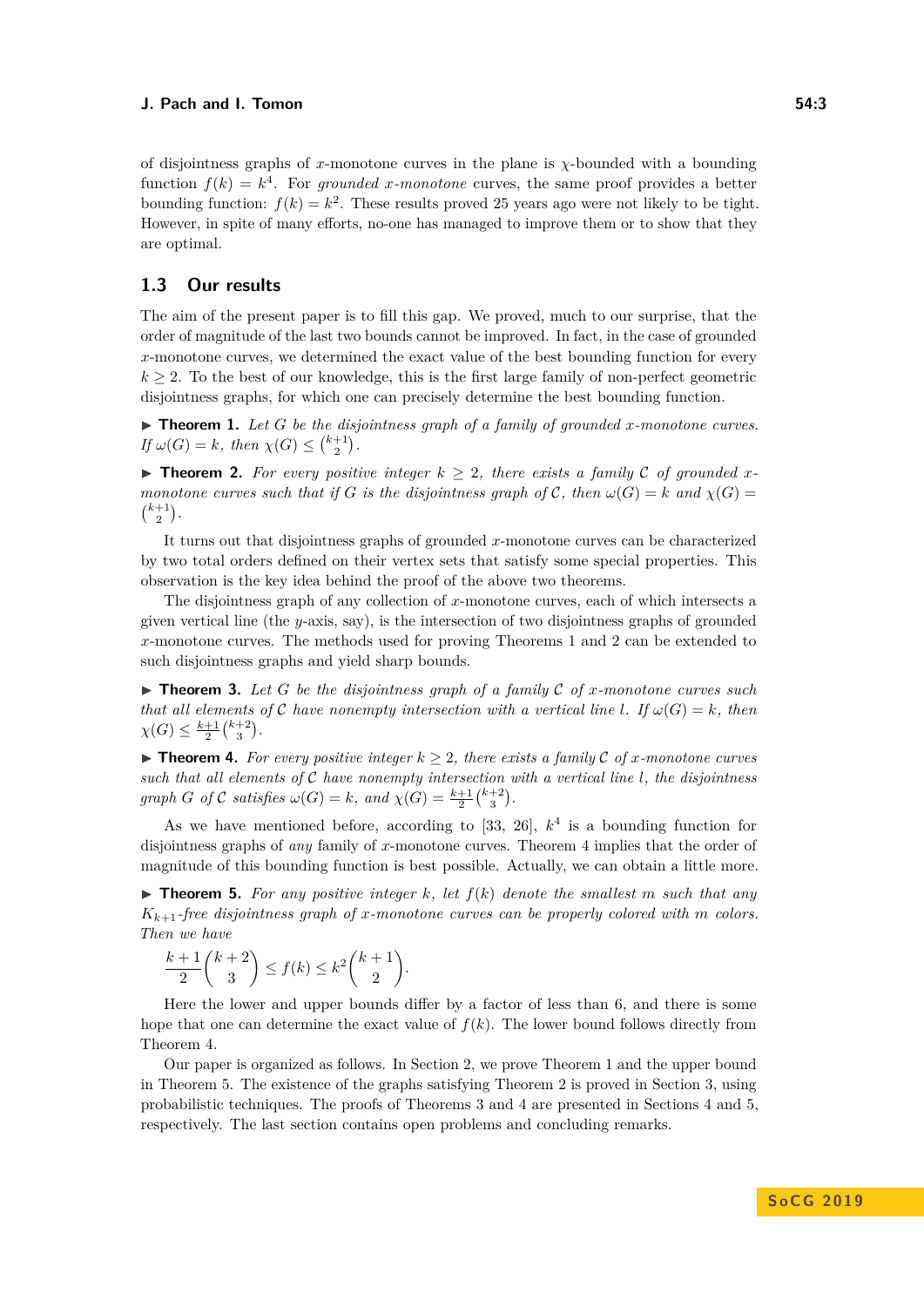## **54:4 On the Chromatic Number of Disjointness Graphs of Curves**

# <span id="page-3-0"></span>**2 A bounding function for grounded curves – Proofs of Theorems [1](#page-2-0) and [5](#page-2-3)**

First, we establish Theorem [1.](#page-2-0) As usual, we denote the set  $\{1, 2, \ldots, n\}$  by  $[n]$ .

An *ordered graph G<sup>&</sup>lt;* is a graph, whose vertex set is endowed with a total ordering *<*. Ordered graphs are often more suitable for modelling geometric configurations than unordered ones; see, e.g., [\[11,](#page-15-18) [31\]](#page-15-19). To model families of grounded *x*-monotone curves, we introduce a class of ordered graphs.

I **Definition 6.** *An* ordered graph *G<sup>&</sup>lt; is called a* semi-comparability graph*, if it has no* 4 vertices  $a, b, c, d \in V(G_{\leq})$  such that  $a < b < c < d$  and  $ab, bc, cd \in E(G_{\leq})$ , but  $ac, bd \notin E(G_{<})$ .

*An* unordered graph *G is said to be a* semi-comparability graph*, if its vertex set has a total ordering*  $\lt$  *such that*  $G_{\lt}$  *is a semi-comparability graph.* 

Obviously, every *comparability graph* (that is, every graph whose edge set consists of all comparable pairs of a partially ordered set) is a semi-comparability graph.

<span id="page-3-1"></span> $\triangleright$  **Lemma 7.** *The disjointness graph of every family* C *of grounded x-monotone curves is a semi-comparability graph.*

**Proof.** Let *G* be the disjointness graph of *C*. Identify the vertices of *G* with the elements of C. For any  $\gamma \in \mathcal{C}$ , let  $(0, y_{\gamma})$  be the left endpoint of  $\gamma$ . Slightly perturbing the curves if necessary, we can assume without loss of generality that no two *yγ*s coincide. Let *<* be the total ordering on  $V(G)$ , according to which  $\gamma < \gamma'$  if and only if  $y_{\gamma} < y_{\gamma'}$ .

Suppose for contradiction that there exist 4 curves  $a, b, c, d$  such that  $a < b < c < d$  and  $ab, bc, cd \in E(G)$ , but  $ac, bd \notin E(G)$ . Then *a* and *c* must intersect, which means that *a*, *c*, and the ground line  $x = 0$  enclose a region A. Since b does not intersect either of a or c, it must lie in *A*. In order to intersect  $b$ ,  $d$  has to cross  $c$ , which is a contradiction.

By the dual of Dilworth's theorem [\[7\]](#page-14-7), also known as Mirsky's theorem [\[29\]](#page-15-20), comparability graphs are perfect. Thus, any comparability graph *G* can be properly colored with  $\omega(G)$ colors. While not all semi-comparability graphs are perfect, they are *χ*-bounded.

<span id="page-3-2"></span>**Lemma 8.** For any semi-comparability graph *G* with  $\omega(G) = k$ , we have  $\chi(G) \leq {k+1 \choose 2}$ .

**Proof.** Fix an ordering  $\lt$  of  $V(G)$  such that  $G_{\lt}$  is a semi-comparability graph. For every  $v \in V(G)$ , let  $f(v)$  denote the size of the largest clique with minimal element *v*. Then *f*(*v*)  $\in$  [*k*]. For  $i = 1, ..., k$ , let  $V_i = \{v \in G : f(v) = i\}$ .

The main observation is that  $G[V_i]$  is a partial order. Indeed, suppose to the contrary that there exist 3 vertices  $a, b, c \in V_i$  such that  $a < b < c$  and  $ab, bc \in E(G)$ , but  $ac \notin E(G)$ . Let  $C \subset V(G)$  be a clique of size *i* with minimal element *c*. If  $d \in C \setminus \{c\}$ , then *b* and *d* must be joined by an edge, otherwise the quadruple  $a, b, c, d$  satisfies the conditions  $ab, bc, cd \in E(G)$ and  $ac, bd \notin E(G)$ . Thus, *b* is joined to every vertex in *C* by an edge, which means that  $C \cup \{b\}$  is a clique of size  $i + 1$  with minimal element *b*, contradicting our assumption that  $b \in V_i$ .

Hence, every  $G[V_i]$  is a partial order. Using the fact that  $G[V_i]$  does not contain a clique of size  $i + 1$ , by Mirsky's theorem [\[7\]](#page-14-7) we obtain that  $\chi(G[V_i]) \leq i$ . Summing up for all *i*, we get that  $\chi(G) \le \sum_{i=1}^k \chi(G[V_i]) \le \binom{k+1}{2}$ , as required.

<span id="page-3-3"></span>The combination of Lemmas [7](#page-3-1) and [8](#page-3-2) immediately implies Theorem [1.](#page-2-0) Next, we prove the upper bound in Theorem [5.](#page-2-3)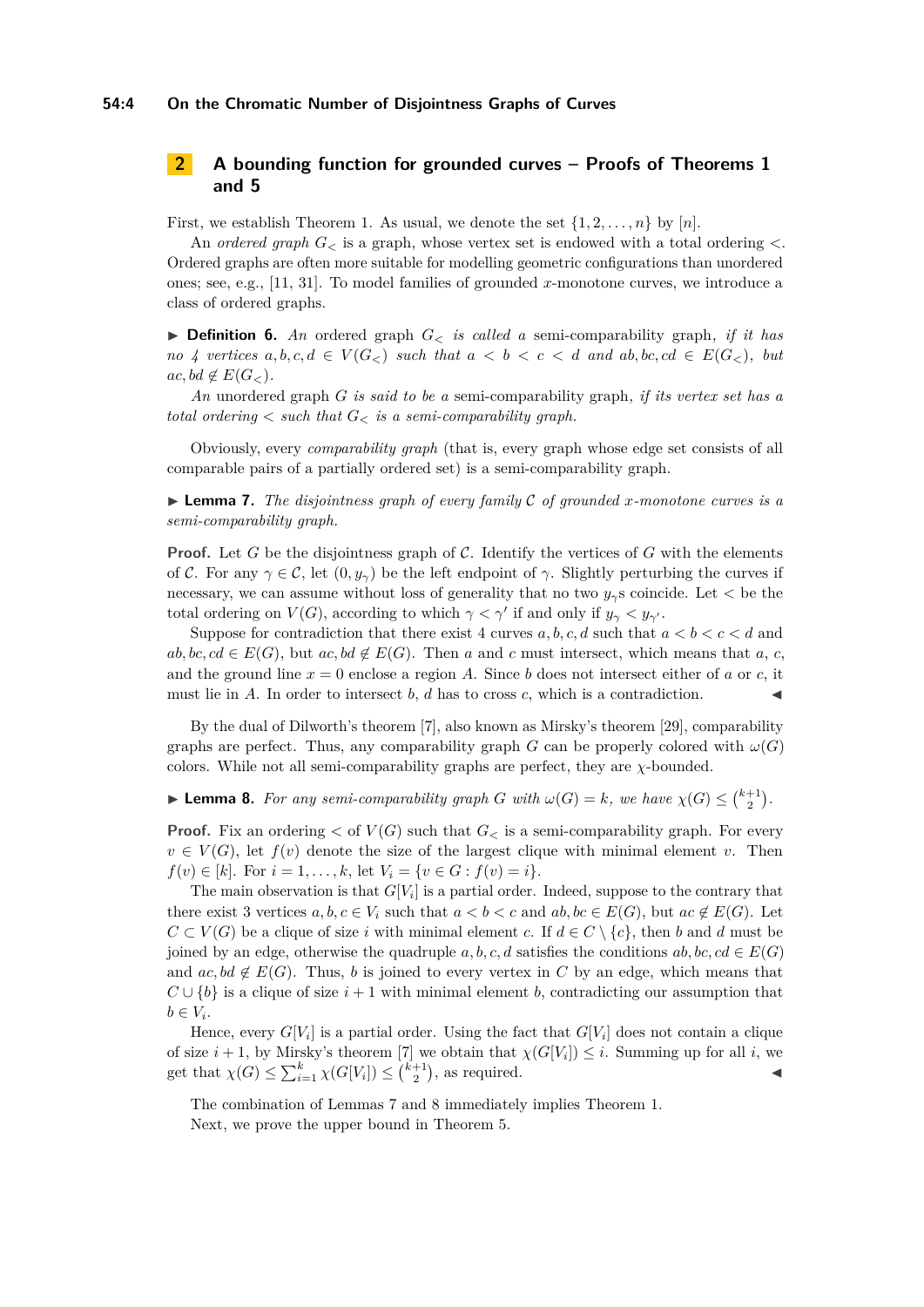▶ **Theorem 9.** Let *G* be the disjointness graph of a collection of *x*-monotone curves with  $\omega(G) = k$ *. Then we have*  $\chi(G) \leq k^2 {k+1 \choose 2}$ *.* 

**Proof.** Let  $\mathcal C$  be a collection of *x*-monotone curves satisfying the conditions in the theorem. For any  $\gamma \in \mathcal{C}$ , let  $x(\gamma)$  denote the projection of  $\gamma$  to the *x*-axis. For  $\alpha, \beta \in \mathcal{C}$ , let  $\alpha \prec \beta$  if  $\min x(\alpha) < \min x(\beta)$  and  $\max x(\alpha) < \max x(\beta)$ .

Suppose that  $\alpha$  and  $\beta$  are disjoint. Let  $\alpha <sub>1</sub> \beta$  if  $\alpha <sub>2</sub> \beta$  and  $\alpha$  is *below*  $\beta$ , that is, if on every vertical line that intersects both  $\alpha$  and  $\beta$ , the intersection point of  $\alpha$  lies below the intersection point of  $\beta$ . Let  $\alpha <_{2} \beta$  if  $\alpha \prec \beta$  and  $\beta$  is below  $\alpha$ . Clearly,  $\langle \gamma \rangle$  and  $\langle \gamma \rangle$  are partial orders.

As  $\omega(G) \leq k$ , the size of the longest chains with respect to  $\lt_1$  and  $\lt_2$  is at most k. Therefore, the vertices of  $G$  can be colored with  $k^2$  colors such that each color class is an antichain in both  $\lt_1$  and  $\lt_2$ .

It remains to show that each of these color classes can be properly colored with  $\binom{k+1}{2}$ colors. Let  $\mathcal{C}' \subset \mathcal{C}$  such that no two elements of  $\mathcal{C}'$  are comparable by  $\lt_1$  or  $\lt_2$ . Then, if  $\alpha, \beta \in \mathcal{C}'$ , then either  $\alpha$  and  $\beta$  intersect, or one of the intervals  $x(\alpha)$  or  $x(\beta)$  contains the other. In either case,  $x(\alpha)$  and  $x(\beta)$  have a nonempty intersection, so any two elements of  ${x(\gamma) : \gamma \in C'}$  intersect. Hence,  $\bigcap_{\gamma \in C'} x(\gamma)$  is nonempty, and there exists a vertical line *l* that intersects every element of  $C'$ .

Let  $G'$  denote the disjointness graph of  $\mathcal{C}'$ . Order the elements of  $\mathcal{C}'$  with respect to their intersections with  $l$ , from bottom to top. We claim that the resulting ordered graph  $G'_{\le}$  is a *semi-comparability graph*. Indeed, suppose to the contrary that there are four vertices  $a, b, c, d \in V(G')$  such that  $a < b < c < d$  and  $ab, bc, cd \in E(G')$ , but  $ac, bd \notin E(G')$ . Without loss of generality, suppose that the length of  $x(b)$  is larger than the length of  $x(c)$ ; the other case can be handled similarly. As  $bc \in E(G')$ , we have  $x(c) \subset x(b)$  and *b* is below *c*, so every vertical line intersecting *c* intersects *b* as well, and its intersection with *b* lies below its intersection with *c*. Also, as  $ab \in E(G')$ , we have that *a* is below *b*. But then *a* and *c* must be disjoint, contradicting the condition  $ac \notin E(G')$ .

Thus, we can apply Lemma [8](#page-3-2) to conclude that  $G'$  can be properly colored with  $\binom{k+1}{2}$ colors. This completes the proof.

Let  $q(n)$  denote the maximal number *m* such that every collection of *n* convex sets in the plane contains *m* elements that are either pairwise disjoint, or pairwise intersecting. Larman et al. [\[26\]](#page-15-17) proved that  $g(n) \geq n^{1/5}$ , while the best known upper bound, due to Kynčl [\[25\]](#page-15-21) is  $g(n) < n^{\log 8/\log 169} \approx n^{0.405}$ . Theorem [9](#page-3-3) implies the following modest improvement on the lower bound.

▶ **Corollary 10.** *Every collection of n x-monotone curves (or convex sets) in the plane contains*  $((2+o(1))n)^{1/5} \approx 1.15n^{1/5}$  elements that are either pairwise disjoint or pairwise intersecting.

**Proof.** In every graph *G* on *n* vertices, we have  $\alpha(G)\chi(G) \geq n$ . In view of Theorem [9,](#page-3-3) this implies that if C is a collection of *n x*-monotone curves and G is the disjointness graph of C. then we have

$$
\alpha(G)(\omega(G))^3 \frac{\omega(G)+1}{2} \ge n.
$$

Therefore,  $\max{\{\alpha(G), \omega(G)\}} \geq ((2 + o(1))n)^{1/5}$ , as claimed.

Many attempts were made to improve the order of magnitude of the lower bound on  $g(n)$ . It appeared to be conceivable to cover the disjointness graph *G* of any collection of *x*-monotone curves with *fewer* than 4 comparability graphs, which would have yielded  $\chi(G) \leq (\omega(G))^3$  and  $g(n) \geq n^{1/4}$ . These hopes are shattered by Theorem [4.](#page-2-2)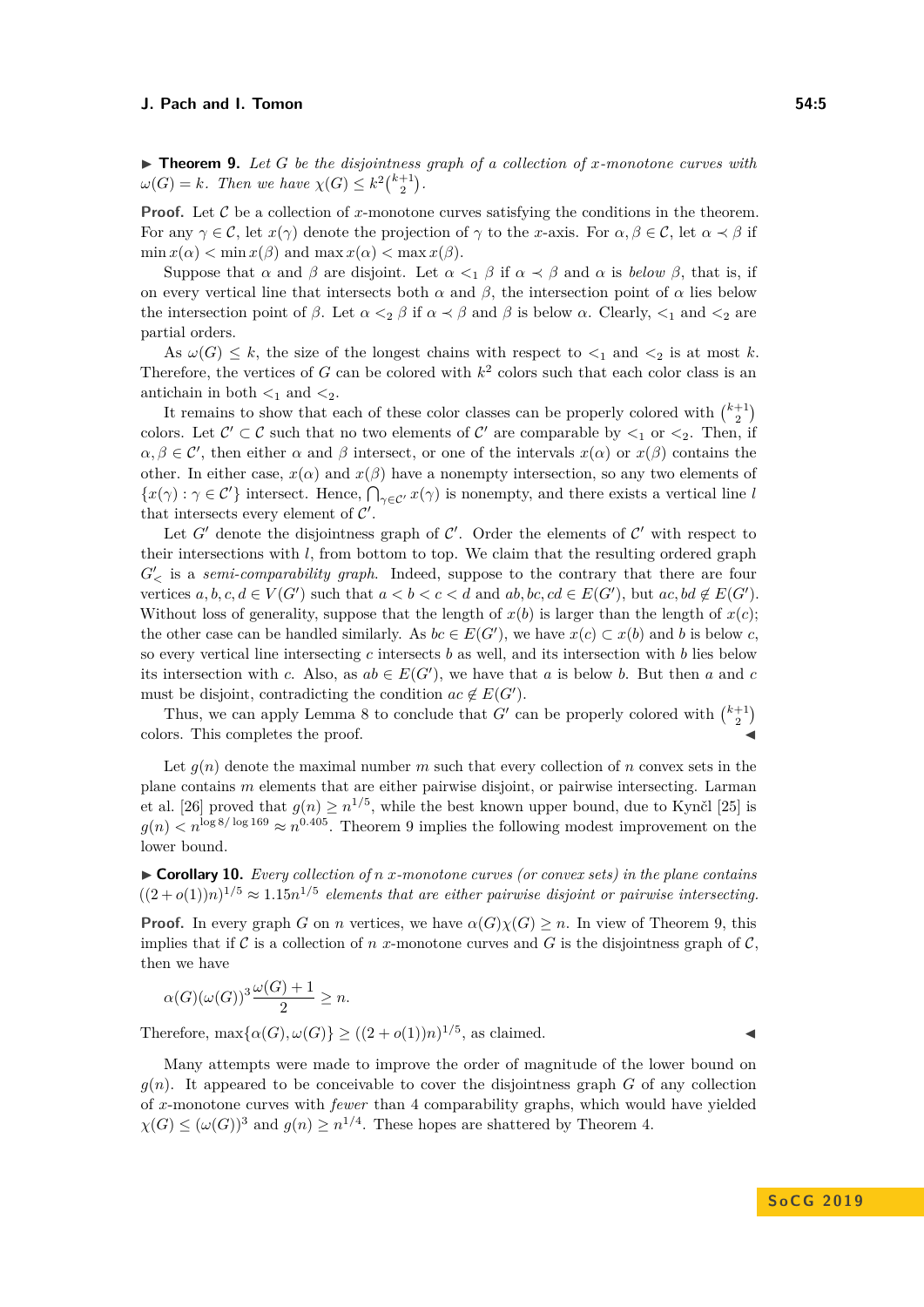# <span id="page-5-0"></span>**3 Magical graphs – Proof of Theorem [2](#page-2-1)**

The converse of Lemma [7](#page-3-1) is not true: not every semi-comparability graph can be realized as the disjointness graph of a collection of grounded *x*-monotone curves. See Section [6,](#page-14-8) for further discussion. To characterize such disjointness graphs, we need to introduce a new family of graphs.

A graph  $G_{\leq 1, \leq 2}$  with two total orderings,  $\leq_1$  and  $\leq_2$ , on its vertex set is called *doubleordered.* If the orderings  $\lt_1$ ,  $\lt_2$  are clear from the context, we shall write *G* instead of  $G_{\lt_1,\lt_2}$ .

 $\blacktriangleright$  **Definition 11.** *A double-ordered graph*  $G_{\leq_1,\leq_2}$  *is called* magical *if for any three distinct* vertices  $a, b, c \in V(G)$  with  $a \leq_1 b \leq_1 c$ , if  $ab, bc \in E(G)$  and  $ac \notin E(G)$ , then  $b \leq_2 a$  and  $b <sub>2</sub> c$ *.* 

*A* graph *G* is said to be magical, if there exist two total orders  $\lt_1$ ,  $\lt_2$  on  $V(G)$  such that  $G_{\leq 1,\leq 2}$  is magical. In this case, we say that the pair  $(\leq_1,\leq_2)$  witnesses  $G$ *.* 

It easily follows from the above definition that if  $G_{\leq 1,\leq 2}$  is magical, then  $G_{\leq 1}$  is a semi-comparability graph.

<span id="page-5-2"></span> $\triangleright$  **Lemma 12.** If C is a collection of grounded x-monotone curves, then the disjointness *graph of* C *is magical.*

**Proof.** Let *G* be the disjointness graph of  $\mathcal{C}$ , and identify the vertices of *G* with the elements of C. For any  $\gamma \in \mathcal{C}$ , let  $(0, y_{\gamma})$  be the endpoint of  $\gamma$  lying on the vertical axis  $\{x = 0\}$ , and let  $(x_{\gamma}, y_{\gamma}')$  be the other endpoint of  $\gamma$ .

Define the total orderings  $\lt_1$  and  $\lt_2$  on  $V(G)$ , as follows. Let  $\gamma \lt_1 \gamma'$  if and only if  $y_{\gamma} < y_{\gamma}$ <sup>*,*</sup>, and let  $\gamma <_2 \gamma'$  if and only if  $x_{\gamma} < x_{\gamma'}$ .

Suppose that for a triple  $a, b, c \in \mathcal{C}$  we have that  $a <_1 b <_1 c$  and  $ab, bc \in E(G)$ , but  $ac \notin E(G)$ . Then *a* and *c* intersect. Hence, *a*, *c*, and the ground curve  $\{x = 0\}$  enclose a region *A*, and  $b \subset A$ . This implies that the *x*-coordinate of the right endpoint of *b* is smaller than the *x*-coordinates of the right endpoints of *a* and *c*. Therefore, we have  $b <sub>2</sub> a$  and  $b <sub>2</sub> c$ , showing that *G* is magical.

<span id="page-5-1"></span> $\blacktriangleright$  **Lemma 13.** Let G be a magical graph. Then there exists a family C of grounded *x*-monotone *curves such that the disjointness graph of*  $\mathcal C$  *is isomorphic to*  $G$ *.* 

**Proof.** Let *n* be the number of vertices of *G*. Let  $\lt_1$  and  $\lt_2$  be total orderings on  $V(G)$ witnessing that *G* is magical. For any vertex  $v \in V(G)$ , let  $y(v) \in [n]$  denote the position of *v* in the ordering  $\lt_1$ , and let  $x(v)$  denote the position of *v* in the ordering  $\lt_2$ .

For any  $v \in V(G)$ , we define an *x*-monotone curve  $C_v$ , which will be composed of  $x(v)$  smaller *x*-monotone pieces,  $C_v(1), \ldots, C_v(x(v))$ , such that  $C_v(i)$  starts at the point  $(i-1, y(v))$ , and ends at the point  $(i, y(v))$ . The pieces  $C_v(i)$  are defined as follows.

Let  $u_i \in V(G)$  be such that  $x(u_i) = i$ . If  $u_i = v$  or there is an edge between  $u_i$  and  $v$ , then let  $C_v(i)$  be the horizontal line segment connecting  $(i-1, y(v))$  and  $(i, y(v))$ . Otherwise, let  $C_v(i)$  be the polygonal curve consisting of two segments whose three vertices are

$$
(i-1, y(v)), \left(i-\frac{2}{3}, y(u_i)-\frac{1}{10}+\frac{y(v)}{10n}\right), (i, y(v)) \text{ if } y(u_i) < y(v),
$$

or

$$
(i-1, y(v)), \quad \left(i-\frac{1}{3}, y(u_i) + \frac{y(v)}{10n}\right), \quad (i, y(v)) \quad \text{if} \quad y(u_i) > y(v).
$$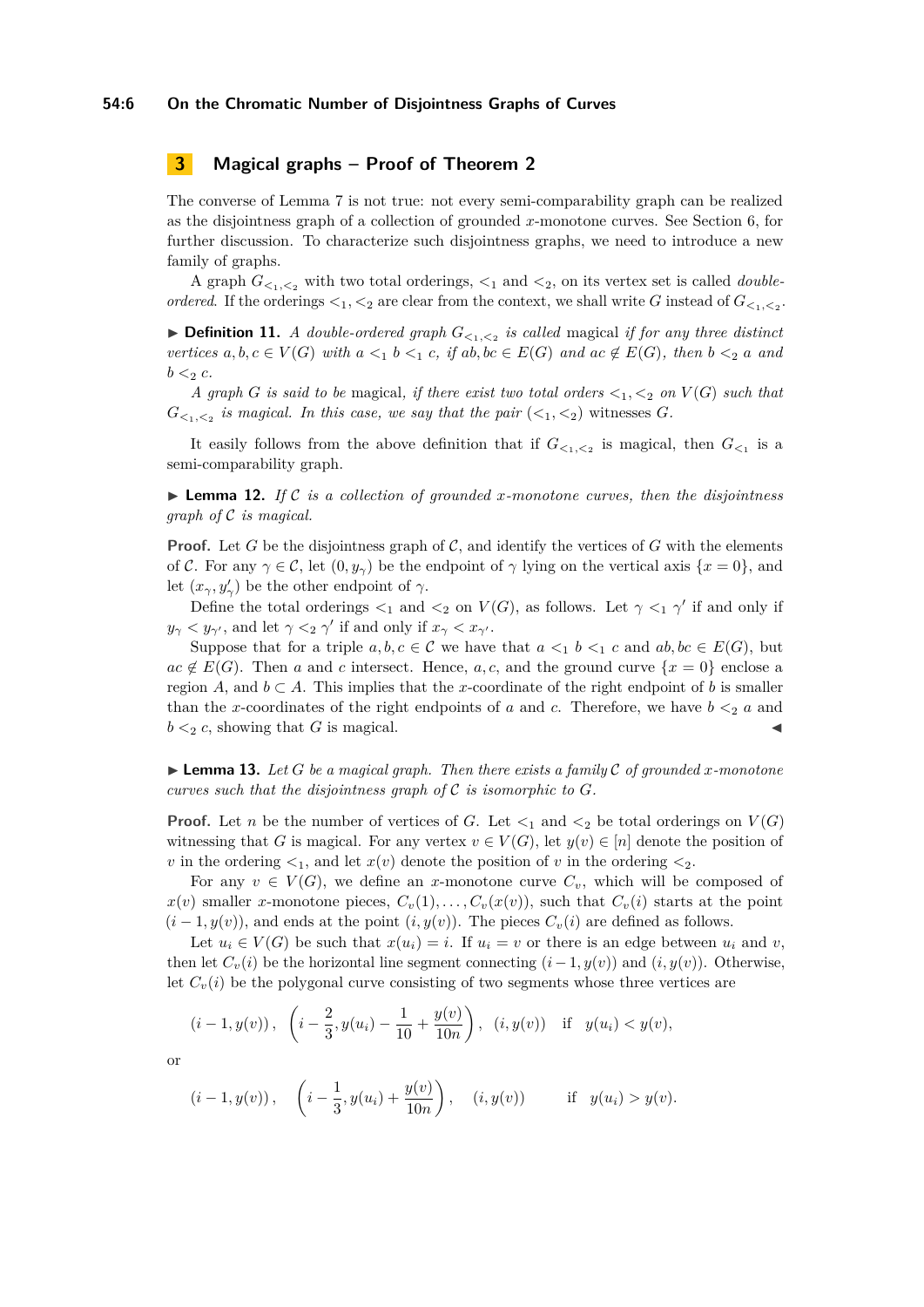<span id="page-6-0"></span>

**Figure 1** An illustration of the curves  $C_v(i)$  in the proof of Lemma [13.](#page-5-1)

See Figure [1](#page-6-0) for an illustration. One can easily check the following property of the curves  ${C_v(i)}_v \in V(G)$ . If  $v, w \in V(G)$  are distinct vertices such that  $C_v(i)$  and  $C_w(i)$  intersect, then **(i)**  $x(v), x(w) \geq i$ .

- (ii) Exactly one of  $v$  and  $w$  is joined to  $u_i$  in  $G$ . Without loss of generality, assume that it is *w*.
- (iii) Then  $y(u_i) \leq y(w) < y(v)$  or  $y(v) < y(w) \leq y(u_i)$ .

Now we show that *G* is the disjointness graph of  $\mathcal{C} = \{C_v : v \in V(G)\}.$ 

If *v* and *w* are not joined by an edge in *G*, then  $C_v(\min\{x(v), x(w)\})$  and  $C_w(\min\{x(v), x(w)\})$  $x(w)$ }) intersect by definition, so  $C_v$  and  $C_w$  have a nonempty intersection.

Our task is reduced to showing that if  $v$  and  $w$  are joined by an edge, then  $C_v$  and  $C_w$ do not intersect. Suppose to the contrary that  $C_v$  and  $C_w$  intersect. Then there exists  $i \in \left[\min\{x(v), x(w)\} - 1\right]$  such that  $C_v(i)$  and  $C_w(i)$  intersect. Then either  $y(u_i) \leq y(v), y(w)$ or  $y(u_i) \geq y(v)$ ,  $y(w)$ . Without loss of generality, let  $y(u_i) \leq y(v)$ ,  $y(w)$ , the other case can be handled in a similar manner. Again, without loss of generality, we can assume that  $y(w) < y(v)$ . Then  $C_v(i)$  intersects  $C_{u_i}(i)$ , and  $C_w(i)$  is disjoint from  $C_{u_i}(i)$ , or equivalently,  $u_iw \in E(G)$ , but  $u_iv \notin E(G)$ . However, this is impossible, because  $wv \in E(G)$ , so the triple  $u_i, w, v$  would contradict the assumption that *G* is magical.

By Lemma [13,](#page-5-1) in order to prove Theorem [2,](#page-2-1) it is enough to verify the corresponding statement for magical graphs. In other words, we have to prove the following.

<span id="page-6-1"></span>▶ **Theorem 14.** For every positive integer  $k ≥ 2$ , there exists a magical graph *G* such that  $\omega(G) = k$  *and*  $\chi(G) = \binom{k+1}{2}$ .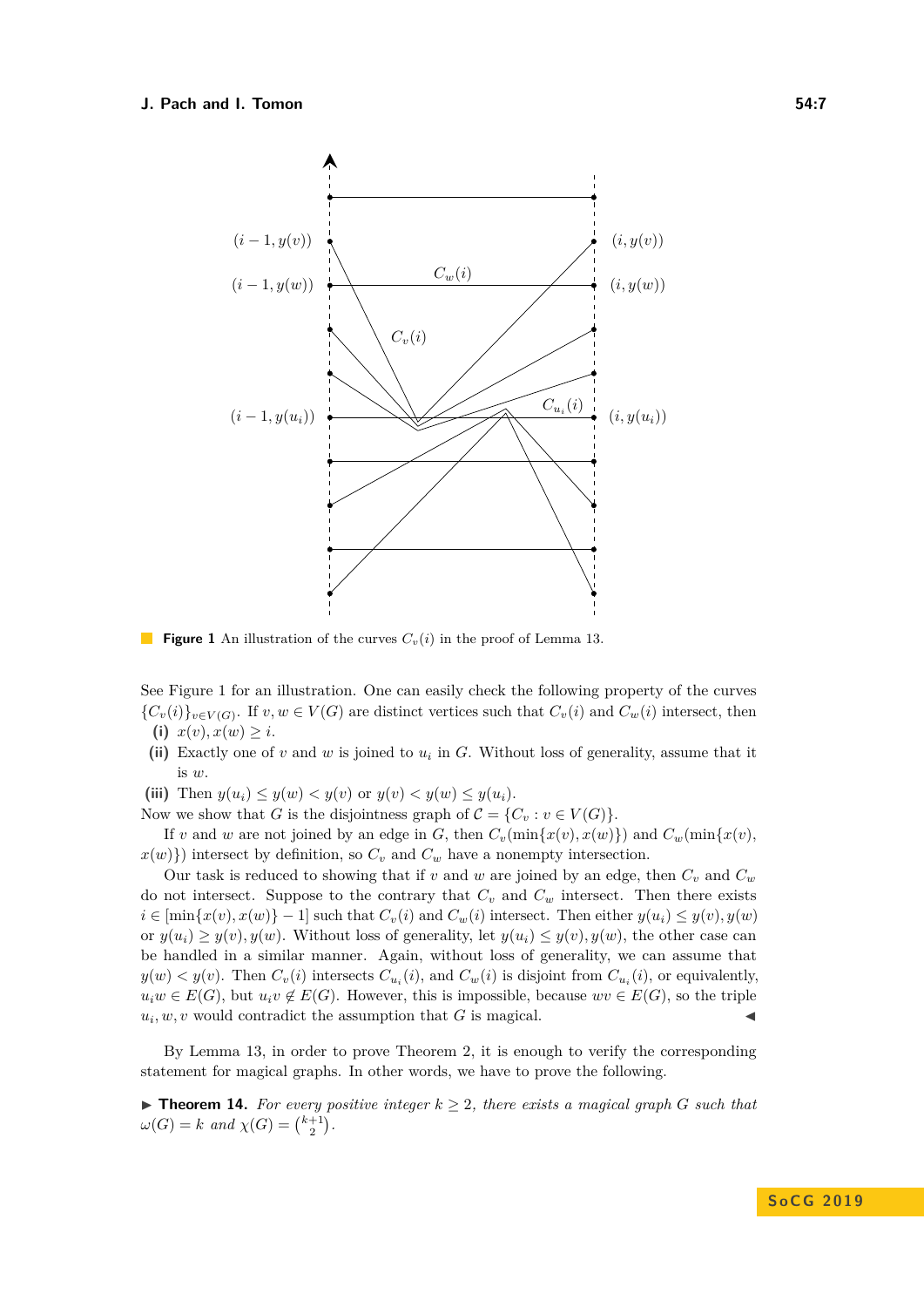<span id="page-7-0"></span>

**Figure 2** A mountain path. The dotted line shows the minimum of  $x_1$  and  $x_r$  in  $\lt_2$ , so all the other points of the path must be above it.

The rest of this section is devoted to the proof of this theorem. The proof is probabilistic and is inspired by a construction of Korándi and Tomon [\[18\]](#page-15-22). We shall consider a random double-ordered graph with certain parameters, and show that the smallest magical graph covering its edges meets the requirements in Theorem [14.](#page-6-1) To accomplish this plan, we first examine how the smallest magical graph covering the edges of a given double-ordered graph looks.

Let  $G_{\leq 1,\leq 2}$  be a double-ordered graph. A sequence of vertices  $x_1, \ldots, x_r \in V(G)$  is said to form a *mountain-path*, if  $x_1 <_1 \cdots <_1 x_r$ ,  $x_i x_{i+1} \in E(G)$  for every *i*, where  $1 \leq i < r$ , and either  $x_1 <_2 x_2, \ldots, x_{r-1}$  or  $x_r <_2 x_2, \ldots, x_{r-1}$ . See Figure [2.](#page-7-0)

**Lemma 15.** Let  $G_{\leq 1,\leq 2}$  be a double-ordered graph. There exists a unique minimal graph  $G'_{\leq_1,\leq_2}$  on  $V(G)$  such that  $E(G) \subset E(G')$  and  $G'_{\leq_1,\leq_2}$  is magical. Moreover, if  $u, v \in V(G)$ , *then*  $u$  and  $v$  are joined by an edge in  $G'$  if and only if there exists a mountain-path connecting *u and v.*

**Proof.** Let  $H = H_{\leq 1, \leq 2}$  be any magical graph on the vertex set  $V(G)$  such that  $E(G) \subseteq E(H)$ . Let  $x_1, \ldots, x_r$  be a mountain-path in *G* with  $x_1 \leq_2 x_r$ . Using the definition of magical graphs, it is easy to prove by induction on *i* that  $x_1$  and  $x_i$  are joined by an edge in  $E(H)$ , for every *i* > 1. Therefore, we have  $x_1x_r \in E(H)$ . (We can proceed similarly if  $x_r \leq_2 x_1$ .)

With a slight abuse of notation, from now on let  $H = H_{\leq 1,\leq 2}$  denote the doubleordered graph on  $V(G)$ , in which  $u$  and  $v$  are joined by an edge if and only if there exists a mountain-path connecting *u* to *v*. We will show that *H* is magical, that is, for every triple  $u, v, w \in V(G)$ , the following holds: if  $u \leq_1 v \leq_1 w$  such that  $uv, vw \in E(H)$ , and  $u \leq v$  or  $w \leq v$ , then  $uw \in E(H)$ . As  $uv, vw \in E(H)$ , there exist two mountain-paths  $u = x_1, x_2, \ldots, x_r = v$  and  $v = x_r, x_{r+1}, \ldots, x_s = w$ . By the assumption that  $u \leq_2 v$  or *w*  $\lt$ <sub>2</sub> *v*, the path *u* = *x*<sub>1</sub>, . . . , *x*<sub>*s*</sub> = *w* is a mountain-path as well, so *uw* ∈ *E*(*H*).

For the rest of the discussion, we need to introduce a few parameters that depend on *k*. Set  $\lambda = 1/k^2$ ,  $t = 100k^2 \log k$ ,  $h = 3t^{k^2} k^{2k^2+8}$ ,  $n = 9h$  and  $p = t/n$ .

Let  $S = \{(a, b) \in [k]^2 : a + b \ge k + 1\}$ . For each  $(a, b) \in S$ , let  $A_{a,b}$  be a set of *n* arbitrary points in the interior of the unit square  $[ak + b, ak + b + 1] \times [bk + a, bk + a + 1]$  with distinct *x* and *y* coordinates, see Figure [3.](#page-8-0) Let  $V = \bigcup_{(a,b)\in S} A_{a,b}$ , and let  $\lt_1$  and  $\lt_2$  be the total orderings on *V* induced by the *x* and *y* coordinates of the elements of *V* , respectively. A pair of vertices  $\{u, v\}$  in *V* is called *available* if  $u \in A_{a,b}, v \in A_{a',b'}$  with  $(a, b) \neq (a', b')$ .

Let *G*<sup>0</sup> denote the *random graph* on *V* in which every available pair of vertices is connected by an edge with probability  $p$ , independently from each other.  $G_0$  does not have any edge whose endpoints belong to the same set  $A_{a,b}$ . Let  $G'_{\leq 1,\leq 2}$  be the minimal magical graph on *V* containing all edges of  $G_0$ .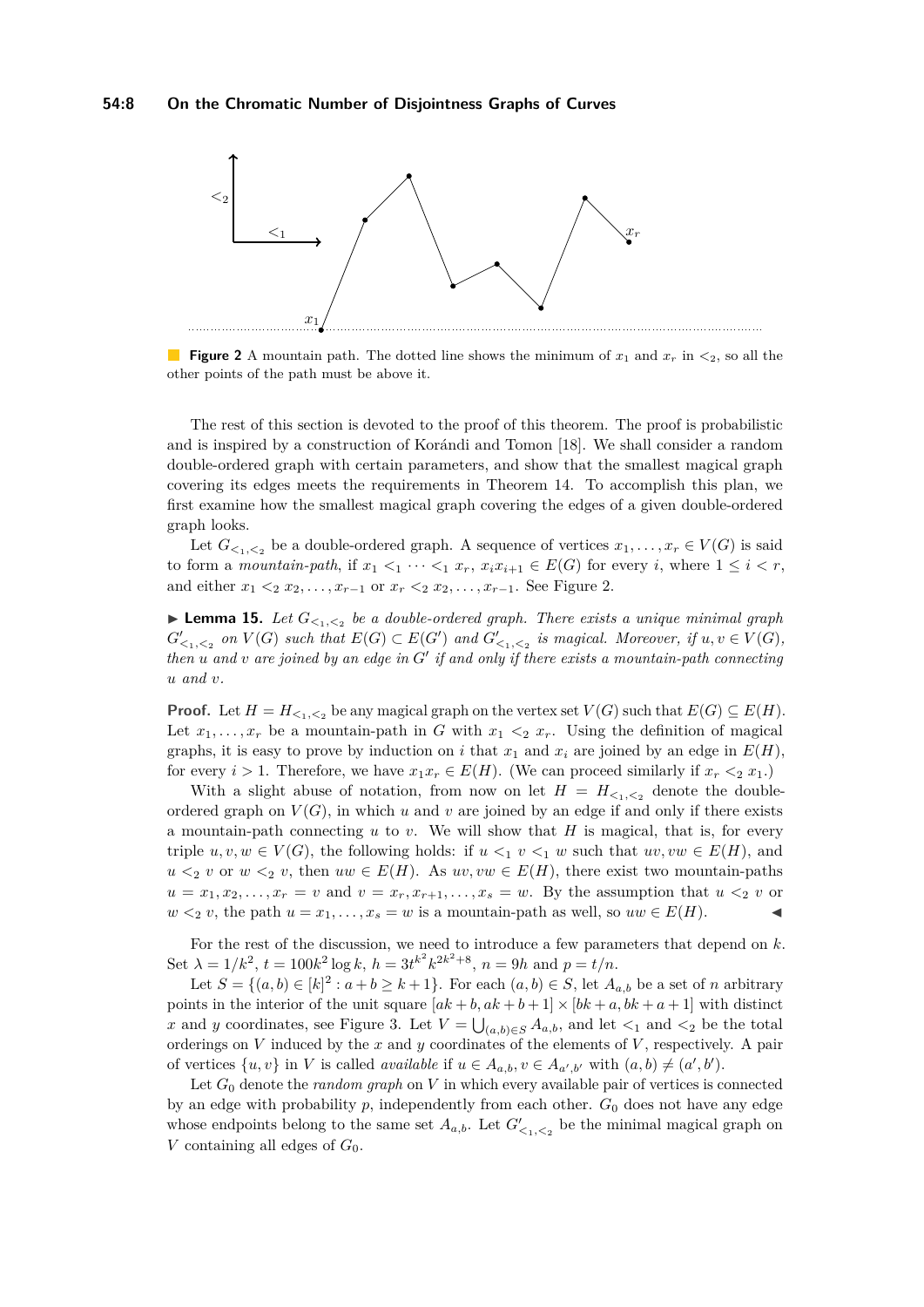<span id="page-8-0"></span>

**Figure 3** An illustration of the sets  $A_{a,b}$  for  $k = 4$ , and a hole  $(u, v, w)$  which induces a triangle in  $G'$ .

 $\triangleright$  Claim 16. With probability at least 2/3, *G'* has no independent set larger than  $(1 + \lambda)n$ . Proof. As  $G_0$  is a subgraph of  $G'$ , it is enough to show that  $G_0$  has no independent set of

size greater than  $(1 + \lambda)n$ , with probability at least 2/3.

Let  $I \subset V$  such that  $|I| > (1 + \lambda)n$ . Then there are at least  $\lambda n^2/2$  available pairs of vertices, whose both endpoints belong to *I*. Indeed, if  $u \in A_a$ , then  $\{u, v\}$  is available for every  $v \in (I \setminus A_{a,b})$ , so there are at least  $|I \setminus A_{a,b}| \geq \lambda n$  available pairs containing *u*. Hence, the total number of available pairs in *I* is at least  $|I|\lambda n/2 > \lambda n^2/2$ .

Thus, the probability that *I* is an independent set in  $G_0$  is at most

$$
(1-p)^{\lambda n^2/2} < e^{-p\lambda n^2/2} = e^{-t\lambda n/2}.
$$

As the number of  $(1 + \lambda)n$ -sized subsets of *V* is

$$
\binom{|V|}{(1+\lambda)n} < \left(\frac{e|V|}{(1+\lambda)n}\right)^{(1+\lambda)n} < (ek^2)^{(1+\lambda)n},
$$

the probability that there is a  $(1 + \lambda)n$ -sized independent set is less than

$$
(ek2)(1+\lambda)ne-t\lambda n/2 = e(1+2\log k)(1+\lambda)n-t\lambda n/2 < 1/3.
$$

A triple  $(u, v, w) \in V^3$  is said to form a *hole*, if  $u \leq_1 v \leq_1 w$  and  $v \leq_2 u, w$ . Recall that  $h = 3t^{k^2}k^{2k^2+8}.$ 

 $\triangleright$  Claim 17. Let *N* be the number of holes in *V* that induce a triangle in *G'*. Then  $\mathbb{E}(N) < h$ .

Proof. Let  $(u, v, w)$  be a hole, and let us bound the probability that  $u, v, w$  induce a triangle in *G*<sup> $\prime$ </sup>. Suppose that  $u \in A_{a_1,b_1}$ ,  $v \in A_{a_2,b_2}$  and  $w \in A_{a_3,b_3}$ . We can assume that the pairs  $(a_1, b_1), (a_2, b_2), (a_3, b_3)$  are distinct, otherwise  $u, v, w$  cannot induce a triangle.

If  $uv, vw, uw \in E(G')$ , then there exist three mountain-paths,  $P_{u,v}, P_{v,w}$  and  $P_{u,w}$ , with endpoints  $\{u, v\}$ ,  $\{v, w\}$  and  $\{u, w\}$ , respectively. See Figure [3.](#page-8-0) Note that each of these paths intersects every  $A_{a,b}$  in at most one vertex. As  $u \leq_1 v \leq_1 w$ , the only vertex in the intersection of  $P_{uv}$  and  $P_{vw}$  is *v*. Moreover,  $P_{uw}$  cannot contain *v* as  $v <_2 u$  and  $v <_2 w$ .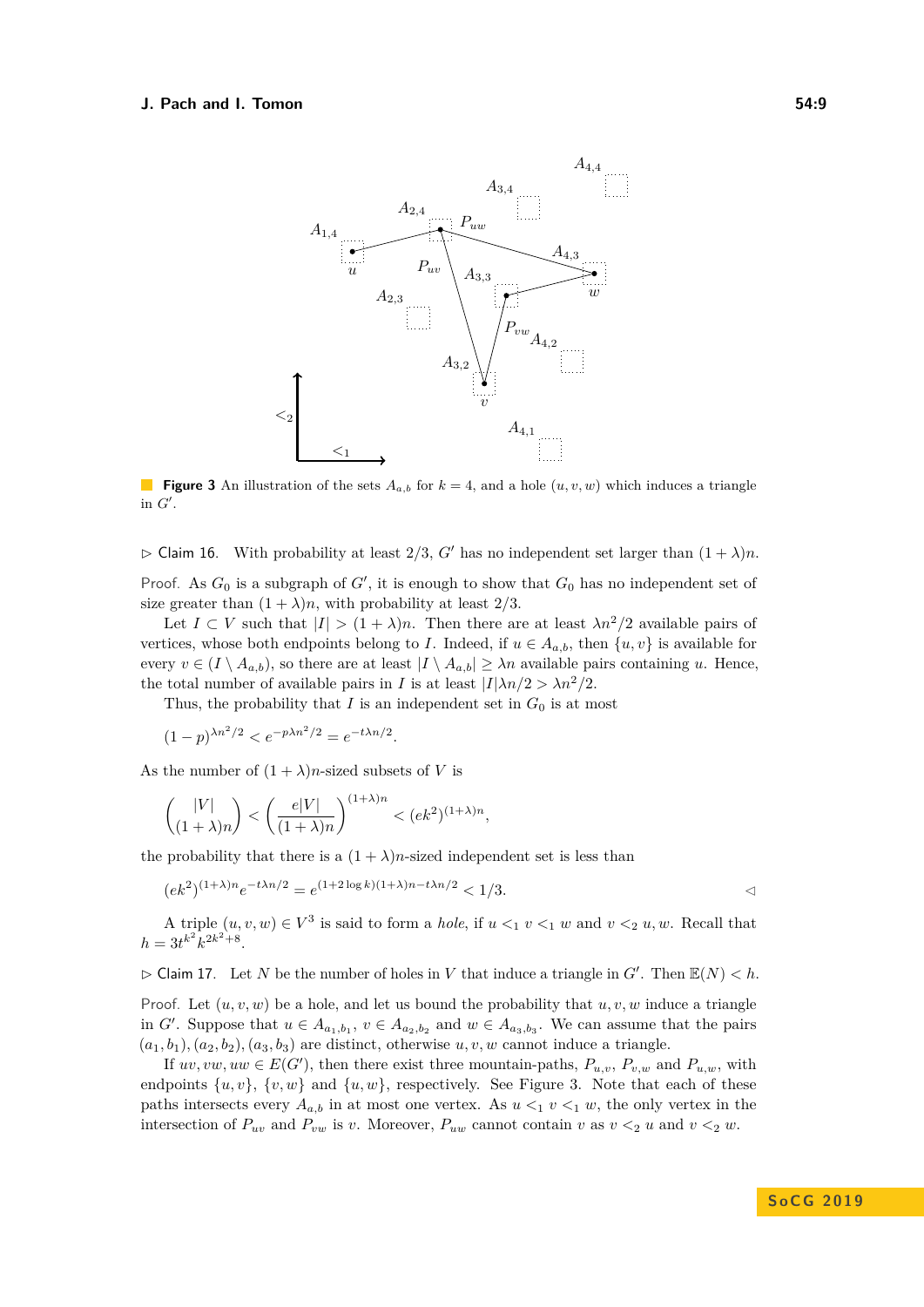#### **54:10 On the Chromatic Number of Disjointness Graphs of Curves**

Consider the graph  $P = P_{uv} \cup P_{vw} \cup P_{uw}$ . It is a connected graph, but not a tree, because there are two distinct paths between *u* and *w*:  $P_{uv} \cup P_{vw}$  and  $P_{uw}$ . Hence, we have  $|E(P)| \ge |V(P)|$ . Let P denote the set of all such graphs P that appear in  $G_0$  with positive probability. Then

 $\mathbb{P}(\{u, v, w\})$  induces a triangle in  $G'$ ) =  $\mathbb{P}(P \text{ is a subgraph of } G_0 \text{ for some } P \in \mathcal{P})$ 

$$
\leq \sum_{P \in \mathcal{P}} \mathbb{P}(P \text{ is a subgraph of } G_0).
$$

For a fixed  $P \in \mathcal{P}$ , every edge of P is present in  $G_0$  independently with probability p. Hence, the probability that *P* is a subgraph of  $G_0$  is  $p^{|E(P)|}$ , which is at most  $p^{|V(P)|}$ . The number of graphs in  $P$  with exactly  $m$  vertices is at most  $\binom{|V|}{m-3} < (k^2n)^{m-3}$ , as each member of P contains the vertices  $u, v, w$ . Finally, every member of P has at most  $3|S| \leq 3k^2$  vertices, so we can write

$$
\sum_{P \in \mathcal{P}} \mathbb{P}(P \text{ is a subgraph of } G_0) \le \sum_{m=3}^{3k^2} p^m (k^2 n)^{m-3} < 3t^{k^2} k^{2k^2+2} n^{-3}.
$$

Since the number of holes in *V* is at most  $\binom{|V|}{3} < |V|^3 < k^6 n^3$ , we obtain

$$
\mathbb{E}(N) < 3t^{k^2}k^{2k^2+8} = h. \tag{3}
$$

Applying Markov's inequality, the probability that *V* contains more than 3*h* holes that induce a triangle in  $G'$  is at most  $1/3$ . Hence, there exists a magical graph  $G'$  on  $V$  such that *G*<sup> $\prime$ </sup> has no independent set of size  $(1 + \lambda)n$ , and *G*<sup> $\prime$ </sup> contains at most 3*h* triangles whose vertices form a hole. By deleting a vertex of each such hole in  $G'$ , we obtain a magical graph *G* with at least  $|S|n - 3h$  vertices, which has no triangle whose vertices form a hole, and no independent set of size  $(1 + \lambda)n$ .

First, we show that  $\chi(G) \geq |S| = \binom{k+1}{2}$ . Indeed, if  $\chi(G) \leq |S| - 1$ , then *G* contains an independent set of size

$$
\frac{|V(G)|}{|S|-1} \ge \frac{|S|n-3h}{|S|-1} = \left(1 + \frac{1}{|S|-1}\right)n - \frac{3h}{|S|-1} > (1+\lambda)n,
$$

contradiction.

It remains to prove that  $\omega(G) = k$ . Clearly,  $\omega(G) \geq k$ , otherwise, by Lemma [8,](#page-3-2) we would have  $\chi(G) \leq {k \choose 2}$ , contradicting the last paragraph. Thus, we have to show that *G* has no clique of size  $k + 1$ . For this, we need the following observation.

<span id="page-9-0"></span> $\triangleright$  Claim 18. Let *K* be a subset of *S* that does not contain three points  $(a_1, b_1), (a_2, b_2), (a_3, b_3)$ such that  $a_1 < a_2 \le a_3$  and  $b_2 \le b_1$  and  $b_2 < b_3$ . Then we have  $|K| \le k$ .

Proof. We call  $(a_1, b_1)$ ,  $(a_2, b_2)$ ,  $(a_3, b_3)$  a *bad triple*, if  $a_1 < a_2 \le a_3$  and  $b_2 \le b_1$  and  $b_2 < b_3$ .

Let  $S = S_k$ . We prove the claim by induction on k. For  $k = 1$ , the claim is trivial. Suppose that  $k \geq 2$  and that the statement has already been verified for  $k-1$ . We distinguish two cases.

*Case 1: K* contains at most 1 element from the column  $\{(k, b) : b \in [k]\}$ . Let

$$
K' = \{(a, b) : (a, b + 1) \in K \text{ and } a < k\}.
$$

Then  $|K'| \geq |K| - 1$  and  $K' \subset S_{k-1}$  does not contain a bad triple. Thus, by the induction hypothesis, we have  $|K'| \leq k - 1$ , which implies that  $|K| \leq k$ .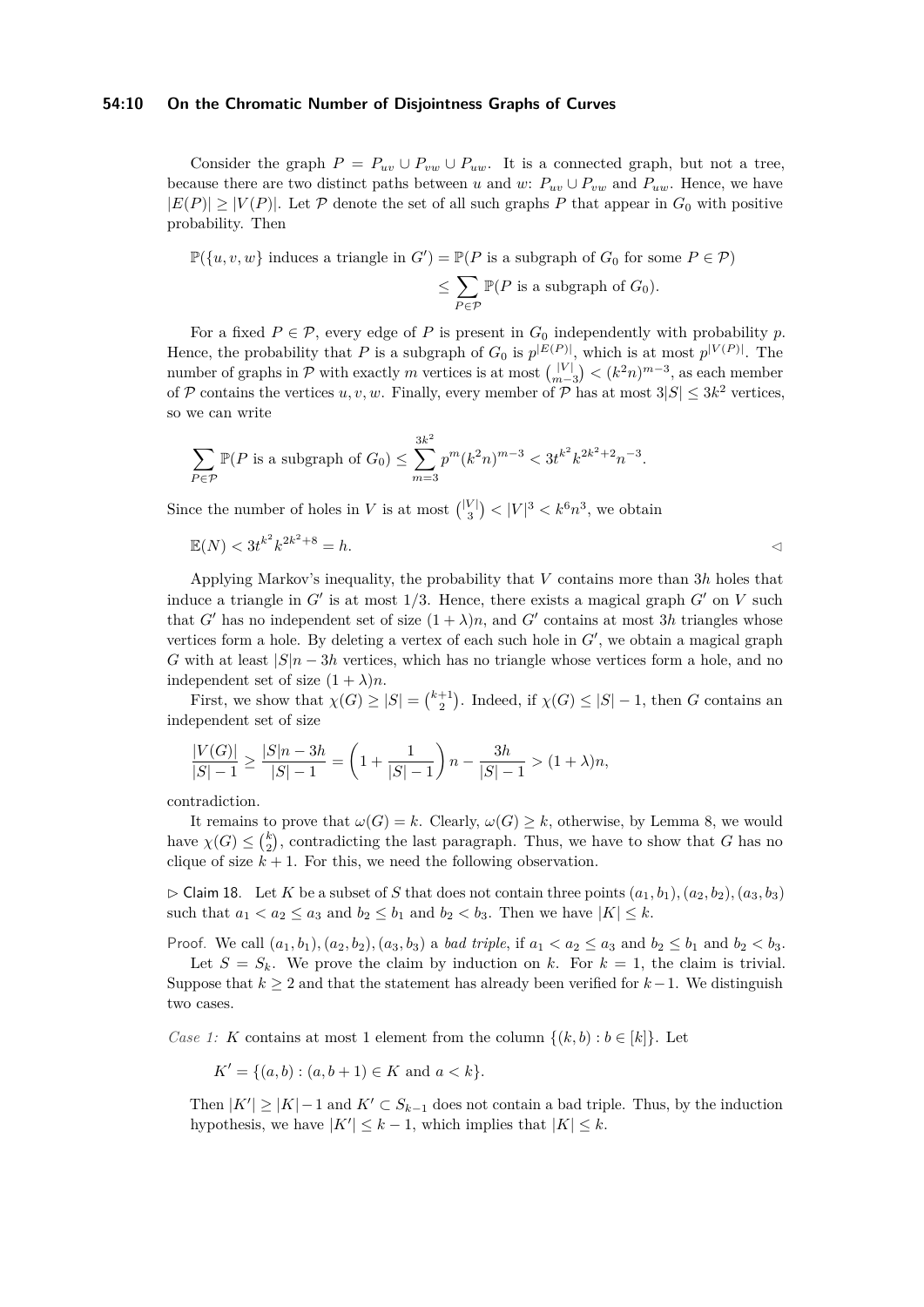*Case 2: K* contains 2 distinct elements of the form  $(k, b)$  and  $(k, b')$ , where  $b < b'$ . Then *K* cannot contain  $(a, k)$  for any  $a \in [k-1]$ , otherwise  $(a, k), (k, b), (k, b')$  would be a bad triple. Thus, *K* contains at most one element from the row  $\{(a, k) : a \in [k]\}$  (it might contain  $(k, k)$ ). Let

$$
K' = \{(a, b) : (a + 1, b) \in K \text{ and } b \le k - 1\}.
$$

Again,  $|K'| \geq |K| - 1$  and  $K' \subset S_{k-1}$  does not contain a bad triple. By the induction hypothesis, we have  $|K'| \leq k - 1$  and, hence,  $|K| \leq k$ .

Now we are in a position to finish the proof of Theorem [14.](#page-6-1) Let *G* denote the magical graph obtained from  $G'$  by deleting a vertex from each of its holes that form a triangle (see right before Claim [18\)](#page-9-0). Suppose that  $C \subset V$  is a clique in *G*. Then *C* does not contain a hole and it intersects each  $A_{a,b}$  in at most one vertex. Let  $K = \{(a,b) \subset S : A_{a,b} \cap C \neq \emptyset\}$ . The condition that *C* does not contain a hole implies that *K* does not contain three points  $(a_1, b_1), (a_2, b_2), (a_3, b_3)$  such that  $a_1 < a_2 \le a_3$  and  $b_2 \le b_1$  and  $b_2 < b_3$ . Hence, by Claim [18,](#page-9-0) we have  $|C| = |K| \leq k$ . This completes the proof of Theorem [14](#page-6-1) and, hence, the proof of Theorem [2.](#page-2-1)

# <span id="page-10-0"></span>**4 Bounding function for curves that intersect a vertical line–Proof of Theorem [3](#page-2-4)**

A *triple-ordered* graph is a graph  $G_{\leq 1, \leq 2, \leq 3}$  with three total orders  $\leq_1, \leq_2, \leq_3$  on its vertex set.

 $\blacktriangleright$  **Definition 19.** *A* triple-ordered graph  $G_{\leq_1,\leq_2,\leq_3}$  is called double-magical, if there exist two magical graphs  $G^1_{\leq_1,\leq_2}$  and  $G^2_{\leq_1,\leq_3}$  on  $V(G)$  such that  $E(G_{\leq_1,\leq_2,\leq_3}) = E(G^1_{\leq_1,\leq_2}) \cap$  $E(G<sup>2</sup><sub><1,<3</sub>)$ *. An* unordered graph *G is said to be* double-magical, *if there exist three total orders*  $\lt_1$ ,  $\lt_2$ ,  $\lt_3$  *on*  $V(G)$  *such that the triple-ordered graph*  $G_{\lt_1, \lt_2, \lt_3}$  *is double-magical. We say that G is* witnessed *by*  $(<_1, <_2, <_3$ ).

By Lemmas [12](#page-5-2) and [13,](#page-5-1) it is not hard to characterize disjointness graphs of *x*-monotone curves intersected by a vertical line.

<span id="page-10-1"></span>I **Lemma 20.** *Let* C *be a collection of x-monotone curves such that each member of* C *intersects the vertical line l. Then the disjointness graph of* C *is double-magical.*

**Proof.** Without loss of generality, let  $l = \{x = 0\}$ . For each  $\gamma \in \mathcal{C}$ , let  $(-x_{\gamma}^{-}, y_{\gamma}^{-})$  be the left endpoint of *γ*, let  $(0, y_\gamma)$  be the intersection point of *γ* and *l*, and let  $(x_\gamma^+, y_\gamma^+)$  be the right endpoint of *γ*. Also, let  $\gamma^- = \gamma \cap \{x \le 0\}$  and  $\gamma^+ = \gamma \cap \{x \ge 0\}$ , and let  $\mathcal{C}^- = \{\gamma^- : \gamma \in \mathcal{C}\}\$ and  $C^+ = \{\gamma^+ : \gamma \in C\}$ . Then  $C^+$  is a collection of grounded curves, and  $C^-$  is the reflection of a collection of grounded curves to the line *l*.

Let *G*,  $G^-$  and  $G^+$  be the disjointness graphs of  $C$ ,  $C^-$  and  $C^+$ , respectively, such that we identify  $\gamma$ ,  $\gamma$ <sup>-</sup> and  $\gamma$ <sup>+</sup> as the vertices of these graphs for every  $\gamma \in \mathcal{C}$ . Then  $E(G) = E(G^-) \cap E(G^+)$ . Let  $\lt_1$  be the total ordering on C defined by  $\gamma \lt_1 \gamma'$  if  $y_\gamma \lt y_{\gamma'}$ , let  $\lt_2$  be the ordering defined by  $\gamma \lt_2 \gamma'$  if  $x_{\gamma}^- \lt x_{\gamma'}^-$ , and let  $\lt_3$  be the ordering defined by  $\gamma <sub>3</sub> \gamma'$  if  $x_{\gamma}^{+} < x_{\gamma'}^{+}$ . By Lemma [12,](#page-5-2)  $G_{\leq_{1},\leq_{2}}^{-}$  and  $G_{\leq_{1},\leq_{3}}^{+}$  are magical, so  $G_{\leq_{1},\leq_{2},\leq_{3}}$  is double-magical.

We can just as easily prove the converse of Lemma [20,](#page-10-1) using Lemma [13.](#page-5-1)

<span id="page-10-2"></span> $\blacktriangleright$  **Lemma 21.** Let G be a double-magical graph. Then there exists a collection of curves C *such that each member of* C *has a nonempty intersection with the vertical line*  $\{x = 0\}$ *, and the disjointness graph of*  $C$  *is isomorphic to*  $G$ *.*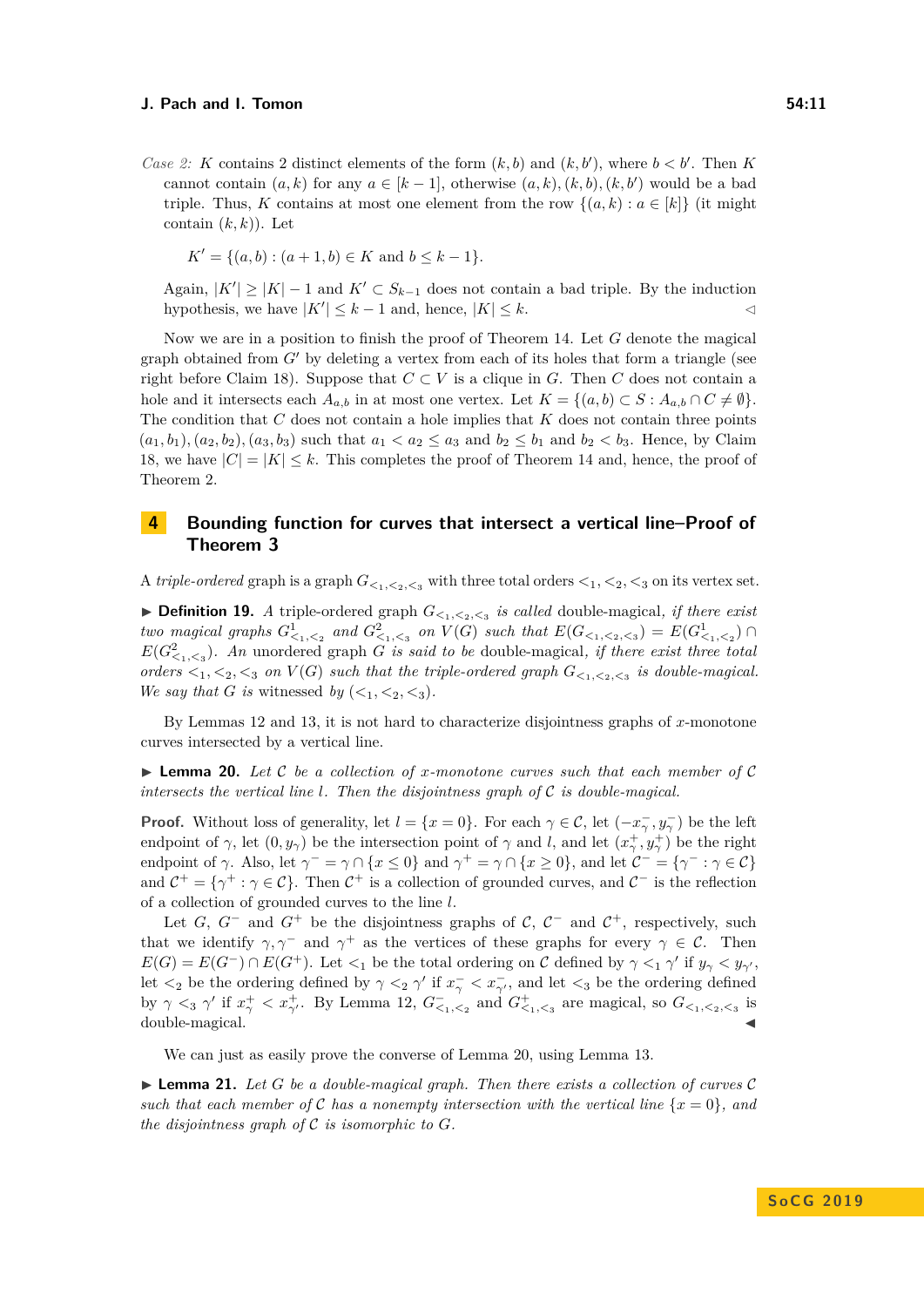## **54:12 On the Chromatic Number of Disjointness Graphs of Curves**

**Proof.** Let  $(<_1, <_2, <_3$ ) be total orders on  $V(G)$  witnessing that *G* is double-magical, and let  $G^1_{\leq_1,\leq_2}$ ,  $G^2_{\leq_1,\leq_3}$  be two magical graphs on  $V(G)$  such that  $E(G) = E(G^1) \cap E(G^2)$ .

Let  $|V(G)| = n$ . By Lemma [13,](#page-5-1) there exist *n* grounded *x*-monotone curves  $\gamma_1^+, \ldots, \gamma_n^+$ such that  $\gamma_i^+$  is contained in the nonnegative plane  $\{x \ge 0\}$  with one endpoint at  $(0, i)$ , the disjointness graph of  $\{\gamma_1^+, \ldots, \gamma_n^+\}$  is  $G^1$ , and  $\gamma_i^+$  corresponds to the *i*-th vertex of  $G^1$  in the order  $\lt_1$ . Also, there exist *n* x-monotone curves  $\gamma_1^-$ , ...,  $\gamma_n^-$  such that  $\gamma_i^-$  is contained in the nonpositive plane  $\{x \le 0\}$  with one endpoint at  $(0, i)$ , the disjointness graph of  $\{\gamma_1^-, \ldots, \gamma_n^-\}$ is  $G^2$ , and  $\gamma_i^-$  corresponds to the *i*-th vertex of  $G^2$  in the order  $\lt_1$ . For  $i = 1, \ldots, n$ , set  $\gamma_i = \gamma_i^- \cup \gamma_i^+$ , then the disjointness graph of  $\mathcal{C} = {\gamma_i : i \in [n]}$  is isomorphic to *G*, and every curve in *G* has a nonempty intersection with the vertical line  $\{x = 0\}$ .

For any double-magical graph  $G = G_{\leq_1,\leq_2,\leq_3}$ , define four partial orders  $\prec_1, \prec_2, \prec_3, \prec_4$ on  $V(G)$ , as follows. For  $a, b \in V(G)$ , let

- (i)  $a \prec_1 b$  if  $a \le_1 b$ ,  $a \le_2 b$ ,  $a \le_3 b$ , and  $ab \in E(G)$ ;
- (ii)  $a \prec_2 b$  if  $a \leq_1 b, b \leq_2 a, b \leq_3 a,$  and  $ab \in E(G)$ ;
- (iii)  $a \prec_3 b$  if  $a \leq_1 b$ ,  $a \leq_2 b$ ,  $b \leq_3 a$ , and  $ab \in E(G)$ ;
- (iv)  $a \prec_4 b$  if  $a \leq_1 b$ ,  $b \leq_2 a$ ,  $a \leq_3 b$ , and  $ab \in E(G)$ .

It follows easily from the definition of double-magical graphs that these are indeed partial orders. Moreover, they satisfy the following conditions.

(1) If  $ab \in E(G)$ , then *a* and *b* are comparable by precisely one of these 4 partial orders.

- **(2)** For any  $a, b, c \in V(G)$  and  $i \in [4]$ , if  $a \prec_1 b$  and  $b \prec_i c$ , then  $ac \in E(G)$ .
- **(3)** For any  $a, b, c \in V(G)$  and  $i \in [4]$ , if  $a \prec_i b$  and  $b \prec_2 c$ , then  $ac \in E(G)$ .

<span id="page-11-0"></span>**► Theorem 22.** *Let G be a double-magical graph. If*  $\omega(G) = k$ *, then*  $\chi(G) \leq \frac{k+1}{2} {k+2 \choose 3}$ *.* 

**Proof.** Let  $\langle 1, \langle 2, \langle 3 \rangle \rangle$  be total orders on  $V(G)$  witnessing *G*, and let  $\langle 1, \langle 2, \langle 3, \rangle \rangle$  denote the partial orders defined above. Clearly, there is no chain of length  $k + 1$  with respect to any of the partial orders  $\prec_i$ , because that would contradict the assumption  $\omega(G) = k$ .

For  $h = 1, \ldots, k$ , let  $S_h$  denote the set of vertices  $v \in V(G)$  for which the size of a longest  $\prec_1$ -chain with maximal element *v* is  $k - h + 1$ . Then the sets  $S_1, \ldots, S_k$  form a partition of  $V(G)$ , where each  $S_h$  is a  $\prec_1$ -antichain that contains no clique of size  $h + 1$ . Indeed, suppose that  $C \subset S_h$  induces a clique of size  $h + 1$  in *G*, and consider the smallest vertex *v* ∈ *C* with respect to the order  $\lt_1$ . There exists a  $\lt_1$ -chain *D* of size  $k - h + 1$  ending at *v*. This implies that for every  $a \in D$  and  $b \in C$ , we have  $a \prec_1 v$  and  $v \prec_i b$  for some  $i \in \{2, 3, 4\}$ . Then, by (2), we would have  $ab \in E(G)$ . Hence,  $D \cup C$  would induce a clique of size  $k + 1$ , contradiction.

For  $h = 1, \ldots, k$  and  $m = 1, \ldots, h$ , let  $S_{h,m}$  denote the set of vertices in  $S_h$  for which the largest  $\prec_2$ -chain in  $S_h$  with smallest element *v* has size  $h - m + 1$ . As  $\omega(G[S_h]) \leq h$ , the sets  $S_{h,1}, \ldots, S_{h,h}$  are  $\prec_1$ - and  $\prec_2$ -antichains partitioning  $S_l$ . Further,  $S_{h,m}$  contains no clique of size  $m + 1$ . Otherwise, if  $C \subset S_{h,m}$  forms a clique of size  $m + 1$  in *G*, then consider the largest vertex  $v \in C$  with respect to the order  $\lt_1$ . There exists a  $\lt_2$ -chain *D* of size *h* − *m* + 1 whose smallest element is *v*. Hence, for every  $a \in C$  and  $b \in D$ , we have  $a \prec_i v$ and  $v \prec_2 b$  for some  $i \in \{3, 4\}$ , which implies, by (3), that  $ab \in E(G)$ . Hence,  $C \cup D$  would induce a clique of size  $h + 1$  in  $S_h$ , contradiction.

Thus, we obtained that  $S_{h,m}$  is a  $\prec_1$ - and  $\prec_2$ -antichain, which does not contain a clique of size  $m + 1$ . In particular, the size of the longest  $\prec_3$ - and  $\prec_4$ -chains in  $S_{l,m}$  is at most m. This means that  $G[S_{h,m}]$  can be properly colored with  $m^2$  colors. Indeed, set the color of  $v \in S_{h,m}$  to be  $\phi(v) = (r,q)$ , where *r* is the size of the largest  $\prec_3$ -chain with smallest element *v*, and *q* is the size of the largest  $\prec_4$ -chain with smallest element *v*. Then  $\phi: S_{h,m} \to [m]^2$  is a proper coloring of  $G[S_{h,m}].$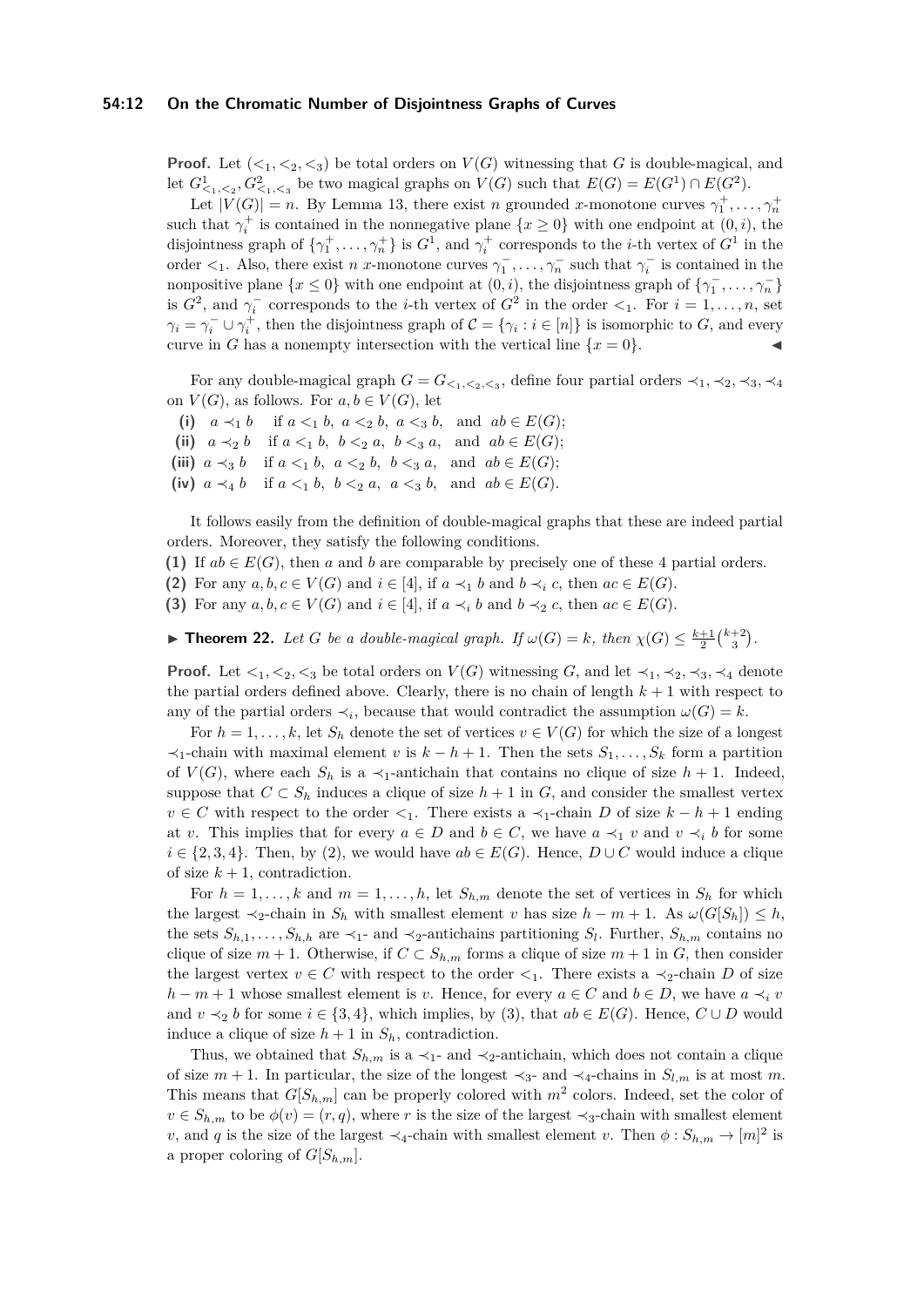As  $S_h = \bigcup_{m=1}^h S_{h,m}$ , we have

$$
\chi(G[S_h]) \leq \sum_{m=1}^h \chi(G[S_{h,m}]) \leq \sum_{m=1}^h m^2 = \frac{h(h+1)(2h+1)}{6}.
$$

Finally, since  $V(G) = \bigcup_{h=1}^{k} S_h$ , we obtain

$$
\chi(G) \le \sum_{h=1}^{k} \chi(G[S_h]) \le \sum_{h=1}^{k} \frac{h(h+1)(2h+1)}{6} = \frac{k+1}{2} {k+2 \choose 3}.
$$

# <span id="page-12-0"></span>**5 Construction of double-magical graphs–Proof of Theorem [4](#page-2-2)**

In view of [21,](#page-10-2) to prove Theorem [4,](#page-2-2) it is enough to construct a double-magical graph with the desired clique and chromatic numbers.

<span id="page-12-1"></span>▶ **Theorem 23.** For every positive integer  $k \geq 2$ , there exists a double-magical graph *G*  $satisfying \omega(G) = k \ and \ \chi(G) = \frac{k+1}{2} {k+2 \choose 3}.$ 

In the rest of this section, we prove this theorem. The proof of Lemma [22](#page-11-0) reveals a lot about the structure of double-magical graphs satisfying the properties of Theorem [23,](#page-12-1) if they exist. To construct them, we use reverse engineering.

For any vector  $\mathbf{v} \in \mathbb{R}^d$  and any  $j \in [d]$ , let  $\mathbf{v}(j)$  denote the *j*th coordinate of **v**. The *sign vector* of **v**  $\in \mathbb{R}^d$  is the *d*-dimensional vector sg(**v**) with

$$
sg(\mathbf{v})(i) = \begin{cases} 1 & \text{if } \mathbf{v}(i) > 0, \\ -1 & \text{if } \mathbf{v}(i) < 0, \\ 0 & \text{if } \mathbf{v}(i) = 0. \end{cases}
$$

Let  $\mathbf{v}_1 = (1, 1, 1), \mathbf{v}_2 = (1, -1, -1), \mathbf{v}_3 = (1, 1, -1)$  and  $\mathbf{v}_4 = (1, -1, 1)$ . For any  $\mathbf{i} \in [k]^4$ , let

$$
P(\mathbf{i}) = k^3 \mathbf{i}(1)\mathbf{v}_1 + k^2 \mathbf{i}(2)\mathbf{v}_2 + k \mathbf{i}(3)\mathbf{v}_3 + \mathbf{i}(4)\mathbf{v}_4.
$$

These  $k^4$  points have the useful property that if  $\mathbf{i} \neq \mathbf{i}'$ , then the relative position of  $P(\mathbf{i})$ and  $P(\mathbf{i}')$  depends only on the smallest coordinate in which  $\mathbf{i}$  and  $\mathbf{i}'$  differ. We refer to this property as the *LEX property* (short for "lexicographic"), which is formally defined as follows.

**LEX property.** Let  $\mathbf{i}, \mathbf{i}' \in [k]^4$  be such that  $\mathbf{i} \neq \mathbf{i}'$ , and let *r* be the smallest index such that  $\mathbf{i}(r) \neq \mathbf{i}'(r)$ . If  $\mathbf{i}(r) > \mathbf{i}'(r)$ , then

$$
sg(P(\mathbf{i}) - P(\mathbf{i}')) = \mathbf{v}_r.
$$

Let

$$
S = \{ \mathbf{i} \in [k]^4 : \mathbf{i}(1) + \mathbf{i}(2) \le k + 1, \ \mathbf{i}(2) \ge \mathbf{i}(3), \ \text{and} \ \mathbf{i}(2) \ge \mathbf{i}(4) \},
$$

so that we have

$$
|S| = \sum_{i=1}^{k} (k+1-i)i^2 = \frac{k+1}{2} \binom{k+2}{3}.
$$

An ordered triple of points  $(u, v, w) \in \mathbb{R}^3 \times \mathbb{R}^3 \times \mathbb{R}^3$  is called a *hole* if  $u(1) < v(1) < w(1)$ , and either  $v(2) < \min\{u(2), w(2)\}\text{, or } v(3) < \min\{u(3), w(3)\}\text{.}$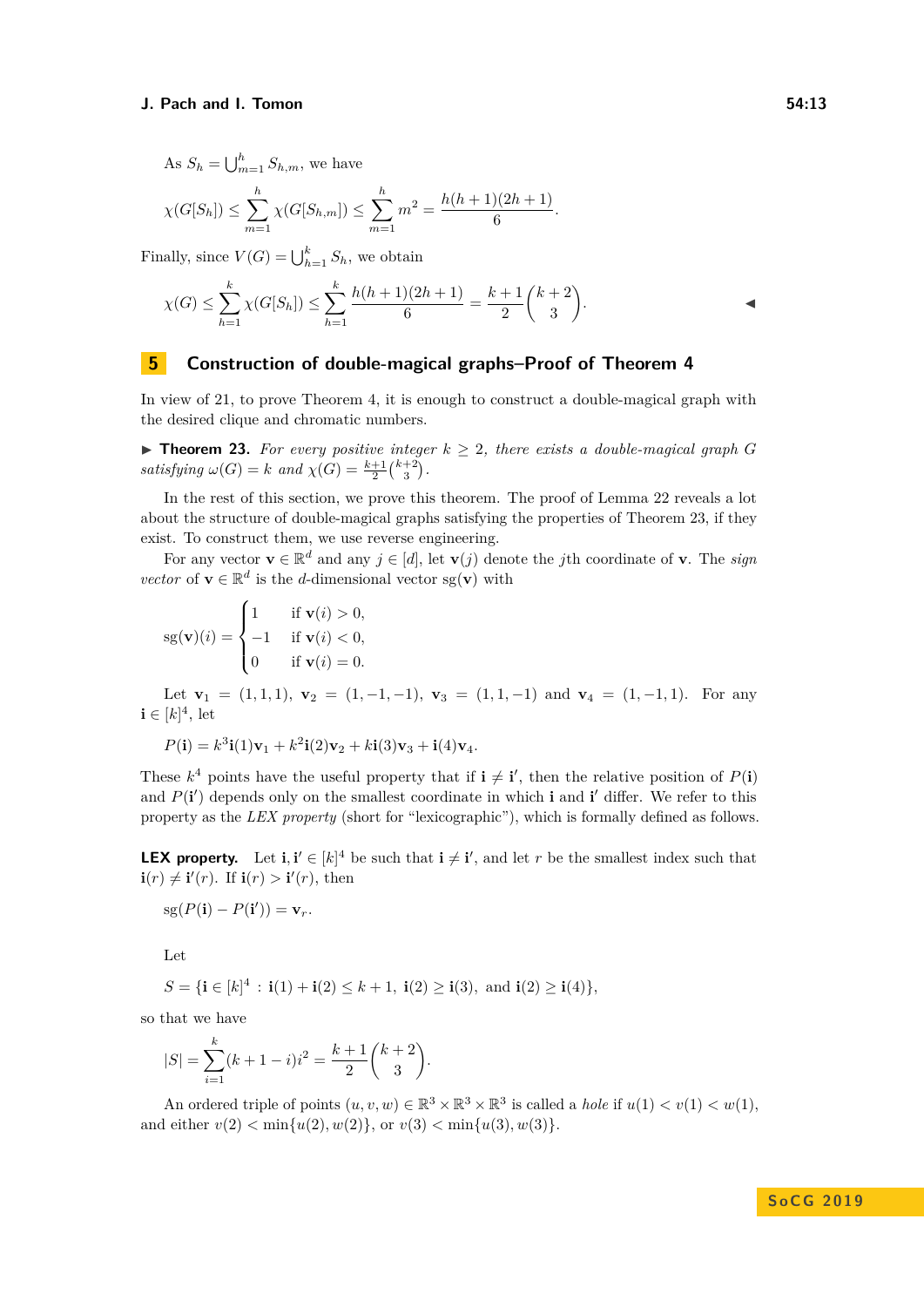<span id="page-13-0"></span>

**Figure 4** An illustration of the points  $P(\mathbf{i})$  for  $\mathbf{i} \in S$ ,  $k = 3$ .

 $\triangleright$  Claim 24. Let  $H \subset S$ . If the set  $\{P(\mathbf{i}) : \mathbf{i} \in H\}$  does not contain a hole, then  $|H| \leq k$ .

Proof. Let  $S = S_k$ . We prove this claim by induction on *k*. If  $k = 1$ , *S* contains one element, so there is nothing to prove.

Suppose that  $k \geq 2$ . Let  $T_1 = {\mathbf{i} \in S : \mathbf{i}(1) = 1}$  and  $H_1 = H \cap T_1$ . (See Figure [4](#page-13-0) for an illustration.) We distinguish two cases.

*Case 1:*  $|H_1| \leq 1$ . Define

$$
H' = \{ (i_1 - 1, i_2, i_3, i_4) : (i_1, i_2, i_3, i_4) \in H \setminus H_1 \}.
$$

Then  $H' \subset S_{k-1}$  and  $H'$  does not contain a hole. Hence, we obtain  $|H'| \leq k-1$ , by the induction hypothesis. On the other hand,  $|H'| \geq |H| - 1$ , which yields that  $|H| \leq k$ .

*Case 2:*  $|H_1| \geq 2$ . In this case, we must have  $H = H_1$ . Otherwise, choose **i**, **i**<sup> $\prime \in H_1$ ,</sup> **j** ∈ *H* \ *H*<sub>1</sub>, and let *u* = *P*(**i**), *v* = *P*(**i**<sup> $\prime$ </sup>), and *w* = *P*(**j**). Assume without loss of generality that  $u(1) < v(1)$ . Then  $u(1) < v(1) < w(1)$ , and by the LEX property we have  $w(2) > \max\{u(2), v(2)\}\$ and  $w(3) > \max\{u(3), v(3)\}\$ . Therefore, if  $(u, v, w)$  is not a hole, then we must have  $u(2) < v(2) < w(2)$  and  $u(3) < v(3) < w(3)$ . However, this means that  $sg(v - u) = (1, 1, 1) = v_1$ , which contradicts the LEX property, as  $\mathbf{i}(1) = \mathbf{i}'(1)$ . Hence, we can assume that  $H = H_1 \subset T_1$ . Let  $T_2 = {\mathbf{i} \in S : \mathbf{i}(1) = 1, \mathbf{i}(2) = k} \subset T_1$  and  $H_2 = H \cap T_2$ . Again, we distinguish two subcases.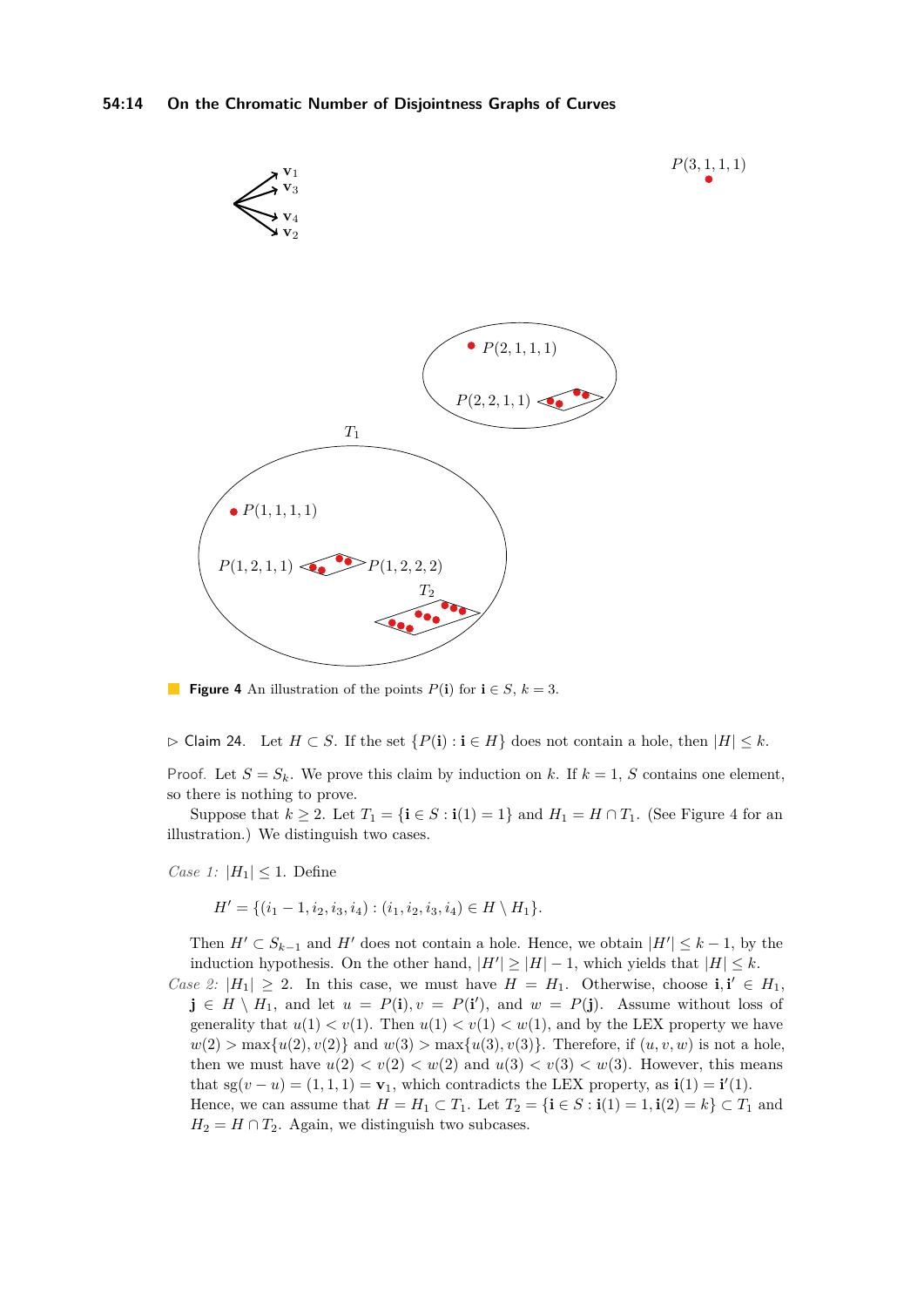*Subcase 1:*  $|H_2| \leq 1$ . Define  $H' = H \setminus H_2$ . Then  $H' \subset S_{k-1}$  and  $H'$  does not contain a hole, which yields, by the induction hypothesis, that  $|H'| \leq k - 1$ . On the other hand,  $|H'| \geq |H| - 1$ , so  $|H| \leq k$ .

*Subcase 2:*  $|H_2| \geq 2$ . In this case, we show that  $H = H_2$ . Otherwise, let **i**, **i**'  $\in H_2$ ,  $\mathbf{j} \in H \setminus H_2$ , and  $u = P(\mathbf{j}), v = P(\mathbf{i})$  and  $w = P(\mathbf{i}').$  Assume without loss of generality that  $v(1) < w(1)$ . Then  $u(1) < v(1) < w(1)$ ,  $u(2) > \max\{v(2), w(2)\}\$ and  $u(3) > \max\{v(3), w(3)\}\)$ , by the LEX property. Thus,  $(u, v, w)$  is a hole, unless  $u(2) > v(2) > w(2)$  and  $u(3) > v(3) > w(3)$ , which would mean that the sg( $w - v$ ) =  $(1, -1, -1) = \mathbf{v}_2$ . However, this contradicts the LEX property, because  $\mathbf{i}(2) = \mathbf{i}'(2)$ . Hence, we can suppose that  $H = H_2 \subset T_2$ . Here,  $T_2$  is partitioned into *k* sets  $U_1, \ldots, U_k$ , where  $U_l = \{(1, k, l, m) : m = 1, \ldots, k\}$  for  $l = 1, \ldots, k$ . Note that  $|U_l| = k$ . We show that  $H$  is either completely contained in one of the sets  $U_l$ , or  $H$  intersects each of  $U_1, \ldots, U_k$  in at most one element. In either case, we get  $|H| \leq k$ . Suppose to the contrary that there exists  $l \neq l'$  and three elements  $\mathbf{i}, \mathbf{i}' \in U_l \cap H$ ,  $\mathbf{j} \in U_{l'} \cap H$ . Let  $u = P(\mathbf{i}), v = P(\mathbf{i}'),$  and  $w = P(\mathbf{j}).$  Without loss of generality, assume that  $u(1) < v(1)$ . Now there are two cases depending on the order of *l* and *l'*. If  $l < l'$ , then by the LEX property  $u(1) < v(1) < w(1)$ ,  $v(2) < u(2) < w(2)$ , and  $w(3) < u(3) < v(3)$ . so  $(u, v, w)$  is a hole. If  $l' < l$ , then  $w(1) < u(1) < v(1)$ ,  $w(2) < v(2) < u(2)$ , and  $u(3) < v(3) < w(3)$ , so  $(w, u, v)$  is a hole.

The rest of the proof of Theorem [23](#page-12-1) is very similar to that of the proof of Theorem [14.](#page-6-1) We omit its proof here.

# <span id="page-14-8"></span>**6 Concluding remarks**

We proved that the best *χ*-bounding function for the family of disjointness graphs of xmonotone curves satisfies  $f(k) = \Theta(k^4)$ . What can we say about the chromatic number of *Kk*-free families of disjointness graphs of segments or convex sets? For both of these families, the best known upper bound on the chromatic number is also  $O(k^4)$ , but there are no matching lower bounds.

#### **References**

- <span id="page-14-0"></span>**1** Pankaj K Agarwal and Nabil H Mustafa. Independent set of intersection graphs of convex objects in 2D. *Computational Geometry*, 34(2):83–95, 2006.
- <span id="page-14-2"></span>**2** Edgar Asplund and Branko Grünbaum. On a coloring problem. *Mathematica Scandinavica*, 8(1):181–188, 1960.
- <span id="page-14-6"></span>**3** Peter Brass, William OJ Moser, and János Pach. *Research problems in discrete geometry*. Springer Science & Business Media, 2006.
- <span id="page-14-3"></span>**4** James Perkins Burling. On Coloring Problems of Families of Polytopes, 1965.
- <span id="page-14-1"></span>**5** Sergio Cabello, Jean Cardinal, and Stefan Langerman. The clique problem in ray intersection graphs. *Discrete & computational geometry*, 50(3):771–783, 2013.
- <span id="page-14-4"></span>**6** Márcia R Cerioli, Luerbio Faria, Talita O Ferreira, and Fábio Protti. On minimum clique partition and maximum independent set on unit disk graphs and penny graphs: complexity and approximation. *Electronic Notes in Discrete Mathematics*, 18:73–79, 2004.
- <span id="page-14-7"></span>**7** Robert P Dilworth. A decomposition theorem for partially ordered sets. *Annals of mathematics*, pages 161–166, 1950.
- <span id="page-14-5"></span>**8** Adrian Dumitrescu and János Pach. Minimum clique partition in unit disk graphs. In *Graphs and Combinatorics*, volume 27(3), pages 399–411. Springer, 2011.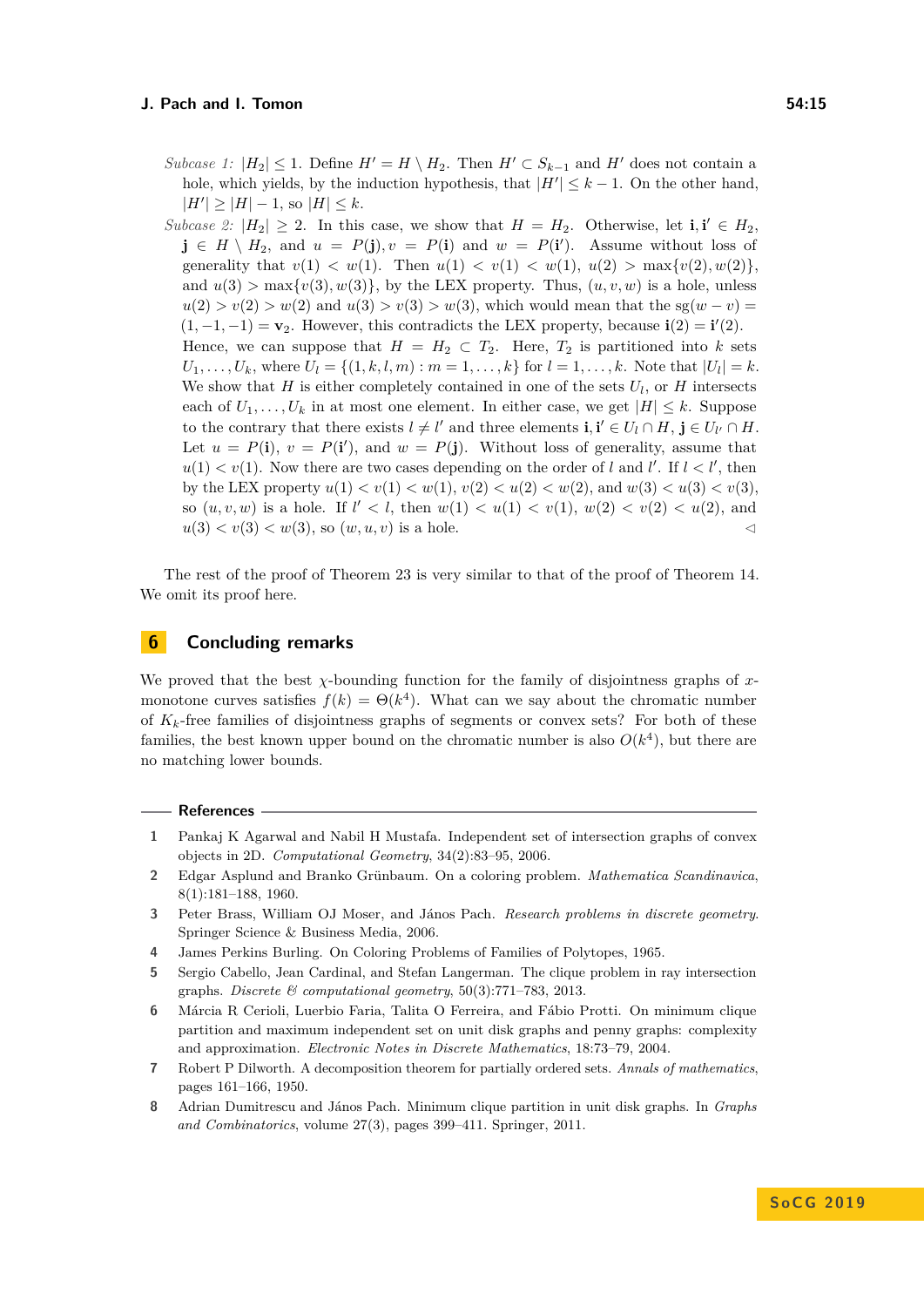## **54:16 On the Chromatic Number of Disjointness Graphs of Curves**

- <span id="page-15-12"></span>**9** Stephan Eidenbenz and Christoph Stamm. Maximum clique and minimum clique partition in visibility graphs. In *IFIP International Conference on Theoretical Computer Science*, pages 200–212. Springer, 2000.
- <span id="page-15-0"></span>**10** Jacob Fox and János Pach. Computing the independence number of intersection graphs. In *Proceedings of the twenty-second annual ACM-SIAM symposium on Discrete algorithms*, pages 1161–1165. Society for Industrial and Applied Mathematics, 2011.
- <span id="page-15-18"></span>**11** Zoltán Füredi. The maximum number of unit distances in a convex n-gon. *J. Comb. Theory, Ser. A*, 55(2):316–320, 1990.
- <span id="page-15-11"></span>**12** Michael R Garey and David S Johnson. *Computers and intractability*, volume 29. wh freeman New York, 2002.
- <span id="page-15-9"></span>**13** Fanika Gavril. Algorithms for a maximum clique and a maximum independent set of a circle graph. *Networks*, 3(3):261–273, 1973.
- <span id="page-15-4"></span>**14** András Gyárfás. On the chromatic number of multiple interval graphs and overlap graphs. *Discrete mathematics*, 55(2):161–166, 1985.
- <span id="page-15-5"></span>**15** András Gyárfás. Problems from the world surrounding perfect graphs. *Applicationes Mathematicae*, 19(3-4):413–441, 1987.
- <span id="page-15-10"></span>**16** J Mark Keil and Lorna Stewart. Approximating the minimum clique cover and other hard problems in subtree filament graphs. *Discrete Applied Mathematics*, 154(14):1983–1995, 2006.
- <span id="page-15-1"></span>**17** Chaya Keller, Shakhar Smorodinsky, and Gábor Tardos. On Max-Clique for intersection graphs of sets and the Hadwiger-Debrunner numbers. In *Proceedings of the Twenty-Eighth Annual ACM-SIAM Symposium on Discrete Algorithms*, pages 2254–2263. SIAM, 2017.
- <span id="page-15-22"></span>**18** Dániel Korándi and István Tomon. Improved Ramsey-type results in comparability graphs. *arXiv preprint*, 2018. [arXiv:1810.00588](http://arxiv.org/abs/1810.00588).
- <span id="page-15-7"></span>**19** Alexandr Kostochka. Coloring intersection graphs of geometric figures with a given clique number. *Contemporary mathematics*, 342:127–138, 2004.
- <span id="page-15-8"></span>**20** Alexandr Kostochka and Jan Kratochvíl. Covering and coloring polygon-circle graphs. *Discrete Mathematics*, 163(1-3):299–305, 1997.
- <span id="page-15-13"></span>**21** Alexandr Kostochka and Jaroslav Nešetril. Chromatic number of geometric intersection graphs. In *1995 Prague Midsummer Combinatorial Workshop*, volume 95(309), pages 43–45. KAM Series, 1995.
- <span id="page-15-6"></span>**22** Alexandr V Kostochka. Upper bounds on the chromatic number of graphs. *Trudy Inst. Mat*, 10:204–226, 1988.
- <span id="page-15-2"></span>**23** Jan Kratochvíl and Jirí Matousek. Intersection graphs of segments. *Journal of Combinatorial Theory, Series B*, 62(2):289–315, 1994.
- <span id="page-15-3"></span>**24** Jan Kratochvíl and Jaroslav Nešetřil. Independent set and clique problems in intersectiondefined classes of graphs. *Commentationes Mathematicae Universitatis Carolinae*, 31(1):85–93, 1990.
- <span id="page-15-21"></span>**25** Jan Kynčl. Ramsey-type constructions for arrangements of segments. *European Journal of Combinatorics*, 33(3):336–339, 2012.
- <span id="page-15-17"></span>**26** David Larman, Jiří Matoušek, János Pach, and Jenő Törőcsik. A Ramsey-Type Result for Convex Sets. *Bulletin of the London Mathematical Society*, 26(2):132–136, 1994.
- <span id="page-15-15"></span>**27** Michał Lasoń, Piotr Micek, Arkadiusz Pawlik, and Bartosz Walczak. Coloring intersection graphs of arc-connected sets in the plane. *Discrete & Computational Geometry*, 52(2):399–415, 2014.
- <span id="page-15-14"></span>**28** Sean McGuinness. Colouring arcwise connected sets in the plane I. *Graphs and Combinatorics*, 16(4):429–439, 2000.
- <span id="page-15-20"></span>**29** Leon Mirsky. A dual of Dilworth's decomposition theorem. *The American Mathematical Monthly*, 78(8):876–877, 1971.
- <span id="page-15-16"></span>**30** Torsten Mütze, Bartosz Walczak, and Veit Wiechert. Realization of shift graphs as disjointness graphs of 1-intersecting curves in the plane. *arXiv preprint*, 2018. [arXiv:1802.09969](http://arxiv.org/abs/1802.09969).
- <span id="page-15-19"></span>**31** János Pach and Gábor Tardos. Forbidden paths and cycles in ordered graphs and matrices. *Israel Journal of Mathematics*, 155(1):359–380, 2006.